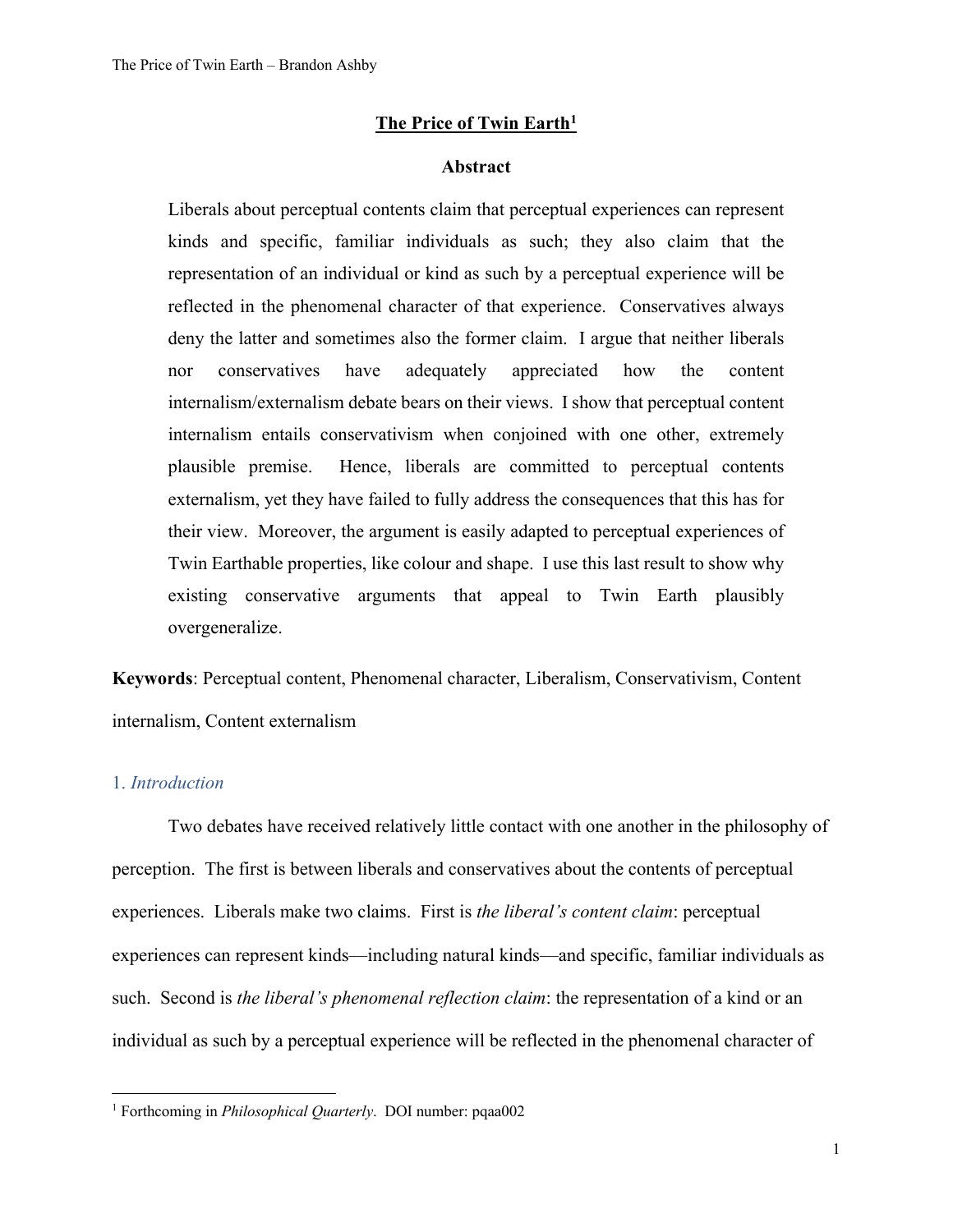that experience (Bayne, 2009, 2016; Fodor, 1983: 94-7; Peacocke, 1983; Scholl and Gao, 2013; Siegel, 2006; 2010, Ch. 4; Siewert, 1998: 255-259; Strawson, 1974; 1979; Van Gulick, 1994).2 Conservatives always deny the liberal's phenomenal reflection claim, and some go one step farther by also denying the liberal's content claim (Brogaard, 2013; Byrne, 2009; Clark, 2000; Dretske, 1995: 66-73; 2015; Jackendoff, 1987; Langsam, 2000; Lormand, 1996; McGinn, 1982; Pautz, 2009; Price, 2009; Prinz, 2012, 2013; Reiland, 2014; Tye, 1995).

The second debate is between perceptual content internalists and perceptual content externalists. Internalists claim that only subject-internal factors determine the contents of perception with metaphysical necessity (Farkas, 2008; Matthews, 1988; McGinn, 1989; and Segal, 1989a, 1989b, 1991). Perceptual content externalists claim that environmental factors also play a role (Block, 1990; Burge 1986a, 1986b, 1988; 2007, Introduction; 2010, Ch. 3; Chalmers, 2012: 324-336; Davies, 1991, 1993, 1997; Millikan, 1989).<sup>3</sup> If internalists are right, then it is metaphysically impossible for perceptual content to differ between intrinsic duplicates; if externalists are right, then intrinsic duplicates can differ in perceptual content.

I shall argue that the outcome of the perceptual content internalism/externalism debate carries a number of important consequences for the liberalism/conservativism debate. These consequences have largely, in some cases entirely, been overlooked in the literature thus far.

The paper proceeds in two stages. After addressing some preliminary matters in  $\S2$ , the first stage comes in §3 where I offer a Twin-Earth-based argument for the following entailment:

<sup>&</sup>lt;sup>2</sup> The phenomenal character of a perceptual experience is simply whatever it is like to have that perceptual experience.<br><sup>3</sup> A third debate between phenomenal character internalists and phenomenal character externalists shall become

relevant in §4. The former claim that the phenomenal character of perceptual experience supervenes with metaphysical necessity upon the physical/functional states of the subject's central nervous system. The latter claim that the supervenience basis of phenomenal consciousness includes environmental factors.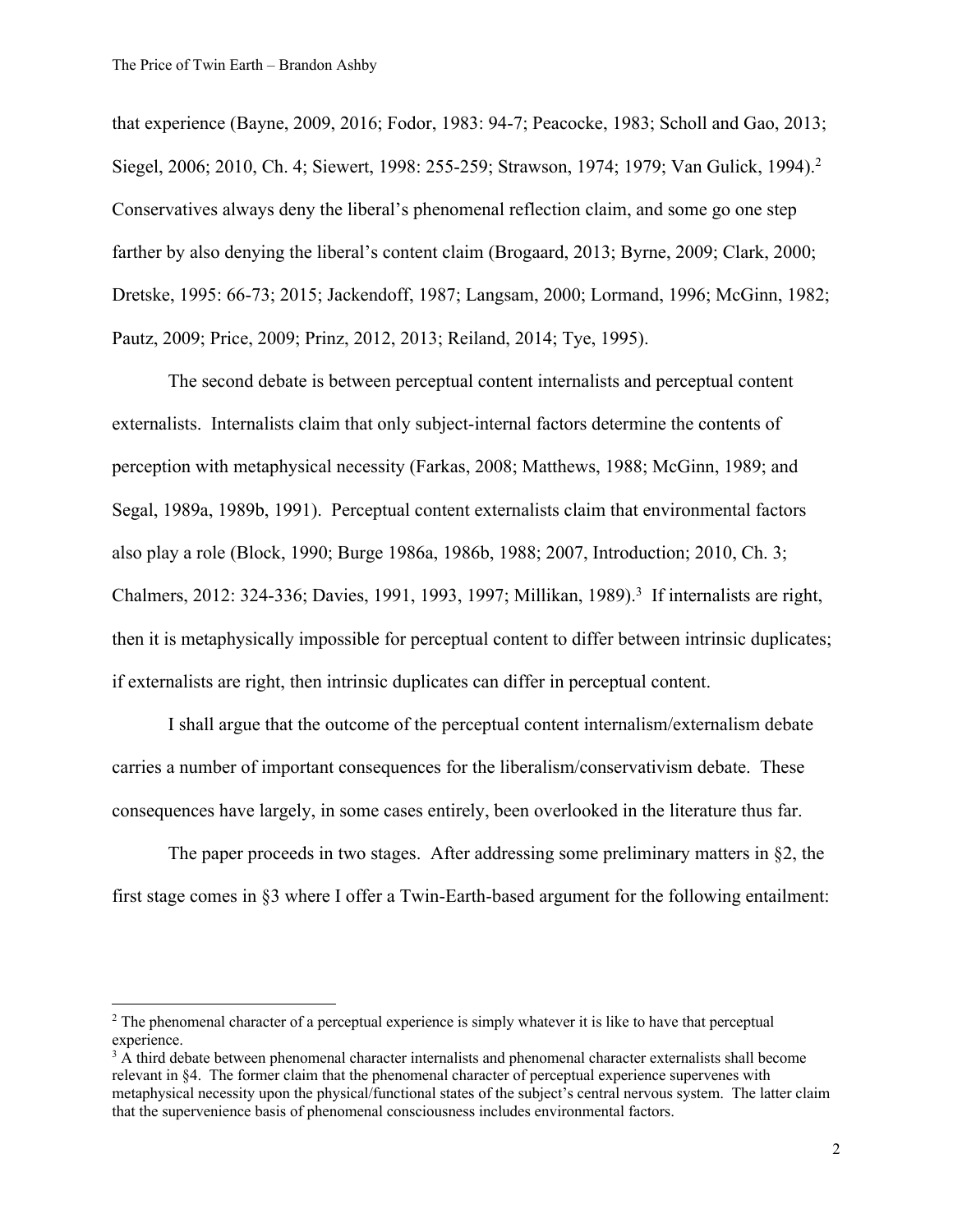*Internalism*  $\rightarrow$ *Conservativism*: Perceptual content internalism and one other claim, *Symmetry*, conjointly entail that perception cannot represent kinds or individuals as such.

Symmetry is the claim that we should not draw arbitrary distinctions when attempting to determine which perceptual experiences are veridical and which are non-veridical (§3.3).

Internalism $\rightarrow$ Conservativism itself may not be particularly surprising, but some of its consequences are. The second and most important stage of the paper consists in presenting these consequences. Liberals must perform modus tollens on Internalism $\rightarrow$ Conservativism. Since they will not want to reject Symmetry, as we shall see, this means that they must reject perceptual content internalism. This raises a number of difficult questions for their phenomenal reflection claim (§4).

Conservatives will want to perform modus ponens on Internalism $\rightarrow$ Conservativism. As we shall see in §5, however, the argument for Internalism $\rightarrow$ Conservativism can be generalized to apply to twin earthable properties in general. Since Twin Earth cases for such paradigmatically perceptible properties as colour and shape (among others) exist in the literature (Block, 1990; Chalmers, 2012: 329-331; Davies 1992; 1997; Hurley, 2008; Thompson, 2010), conservatives who would perform modus ponens on Internalism $\rightarrow$ Conservativism risk proving too much. In §5, we shall see some examples of this sort of conservative argument in the literature.

I want to emphasize that the argument of  $\S$ 3 is not an argument for conservativism; it is an argument for an entailment. How one should respond to that entailment—by performing modus ponens or modus tollens—is another matter. The aim of this paper is to show that both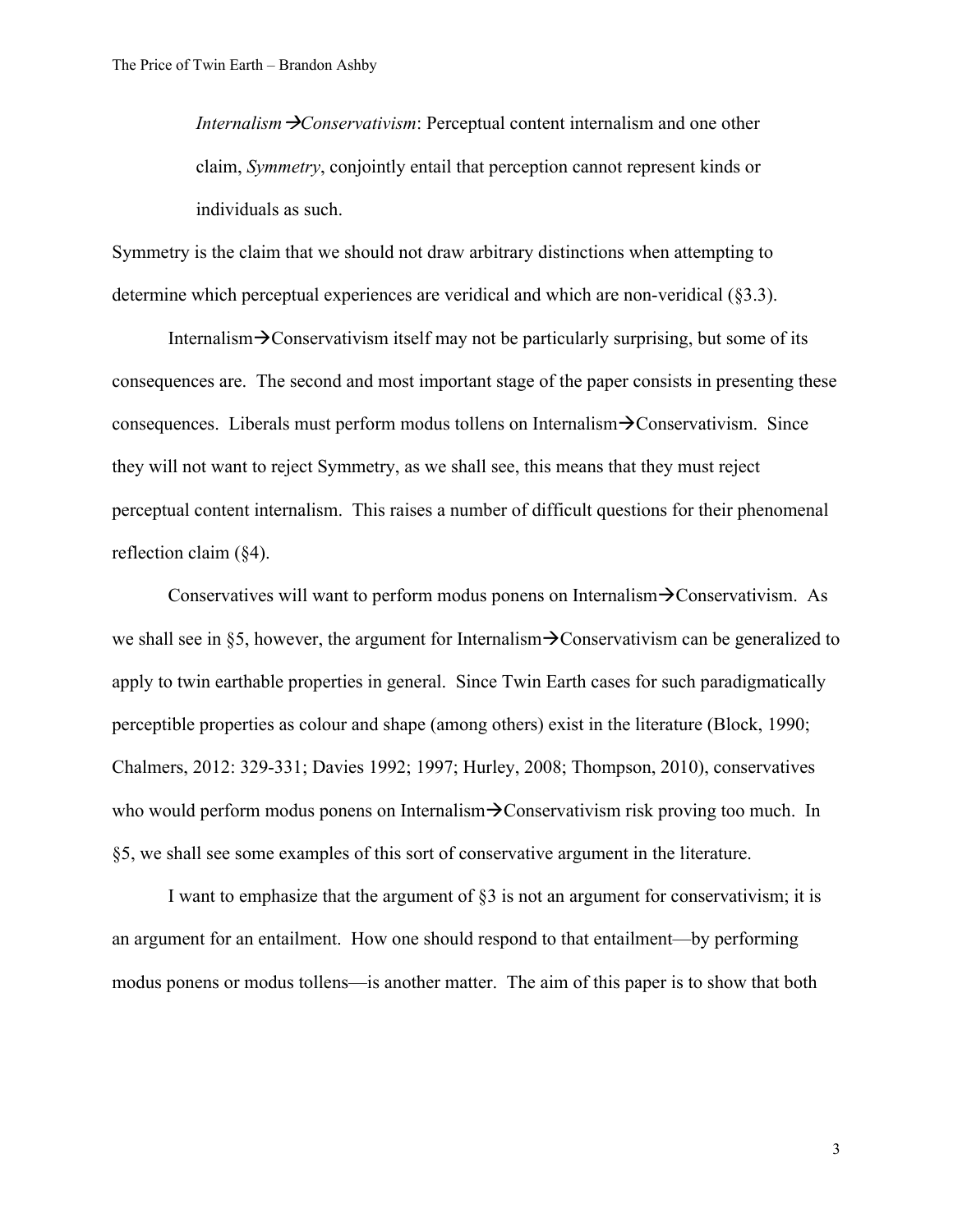conservatives and liberals face significant challenges in performing either modus ponens or modus tollens on Internalism $\rightarrow$ Conservativism.<sup>4</sup> Both responses come with a price.

## 2. *Terms of the Debates*

# 2.1. *Liberalism and Conservativism*

The liberalism/conservativism debate concerns what sorts of properties our perceptual experiences can attribute to their objects and whether or not those attributions correspond to any phenomenal differences in our perceptual experiences. For instance, could I ever see someone, whoever it happens to be, *as being Angela Merkel* such that we would need to check whether or not the person that I saw was Angela Merkel in order to determine whether my visual experience was fully veridical? Could I ever see a creature, whatever sort of thing it actually is, *as being a tiger* such that we would need to check whether or not the creature that I saw was a tiger in order to determine whether my visual experience was fully veridical? Call such questions *individual/kind representation questions*. If my visual experiences can represent Angela Merkel or tigers as such, will my visual experiences that do so differ in their phenomenal character from those that do not? Call such questions *phenomenal difference questions*. Liberals answer in the positive to both sorts of questions; all conservatives answer in the negative to phenomenal difference questions, and some also answer in the negative to individual/kind representation questions.

## 2.2 *Perceptual Content Internalism and Externalism*

Perceptual content internalists claim that only subject-internal factors play a role in determining the contents of perception with metaphysical necessity (Matthews, 1988; McGinn,

<sup>&</sup>lt;sup>4</sup> Thanks to an anonymous referee for making the particularly helpful suggestion that I frame the dialectic in terms of performing modus ponens or modus tollens on Internalism $\rightarrow$ Conservativism.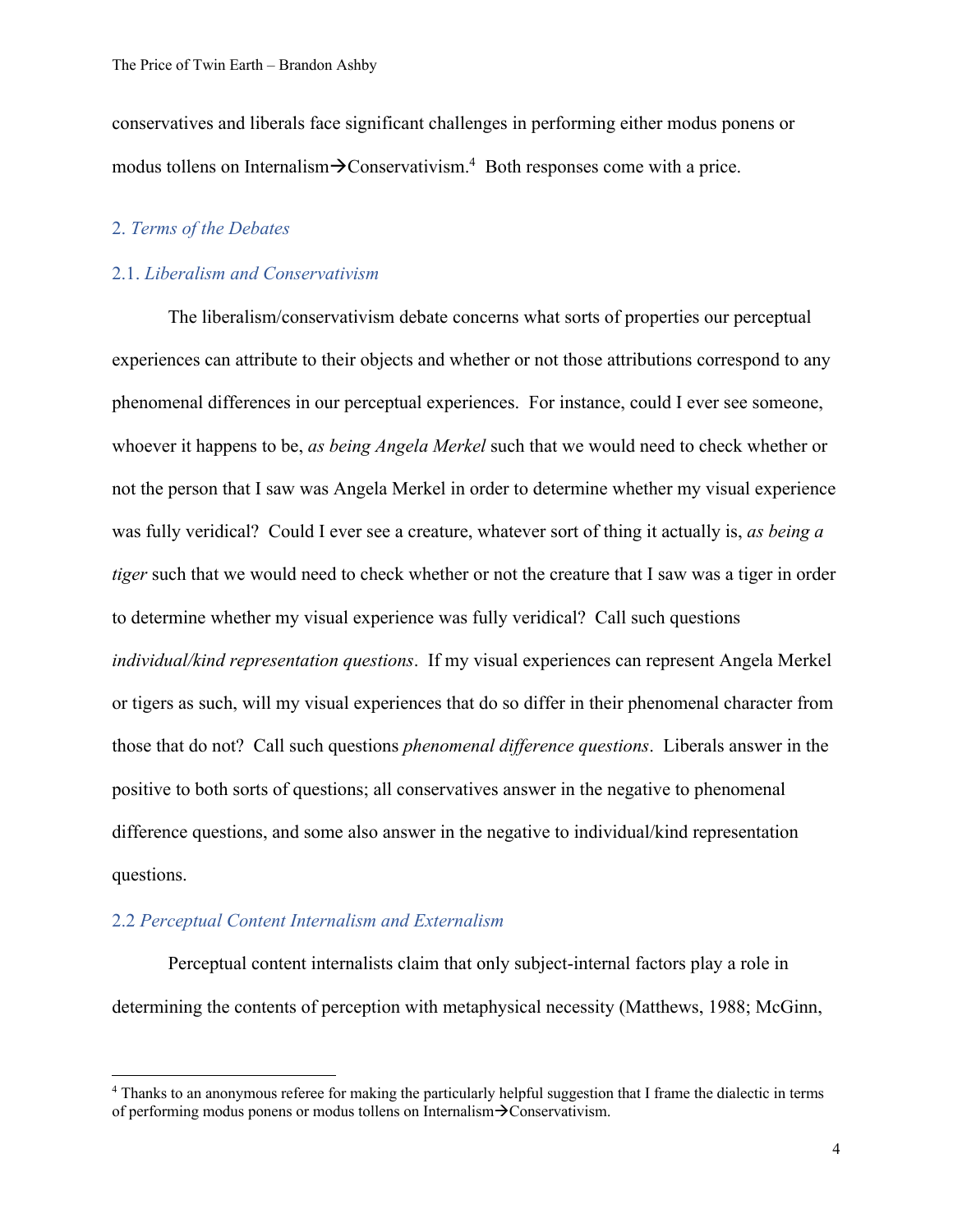1989; and Segal, 1989a, 1989b, 1991). Perceptual content externalists claim that environmental factors also play a role (Block, 1990; Burge 1986a, 1986b, 1988; 2007, Introduction; 2010, Ch. 3; Chalmers, 2012: 324-336; Davies, 1991, 1993, 1997; Millikan, 1989). Different versions of these views can be generated by drawing the boundary between what counts as subject-internal and what counts as subject-external in different ways. There are two ways of doing so in the literature.

The most common way of drawing the subject boundary is in terms of the physical or functional constitution of the subject or her central nervous system.<sup>5</sup> Tyler Burge describes internalism (also known as 'individualism') as the view that mental states and properties, *'*…could not be different from what they are, given the individual's physical, chemical, neural, or functional histories, where these histories are specified non-intentionally and in a way that is independent of the physical or social conditions outside the individual's body' (1986b: 4). In parallel, Martin Davies describes externalism about a kind of mental property as, '…the thesis that whether a person (or other physical being) has that property depends, not only on conditions inside the person's skin, but also on the person's environment and the way that the person is embedded in that environment' (1998: 322). And Gabriel Segal characterizes subject-external factors as those that reside in the subject's 'extracranial environment' (1989a: 189; see also, Block, 1990: 514-515; Matthews, 1988: 81-82; McGinn, 1989: 2)

Drawing the subject boundary in terms of the subject's physical/functional constitution allows us to treat perceptual content internalism as a modally strong, local supervenience claim (Segal 1989a: 189; 1991: 485). For instance, Martin Davies describes internalism as, '…a claim

<sup>5</sup> Throughout this paper, I employ a 'short-arm' formulation of functional organization that defines input/output states in terms of 'skin-in' factors: possible states of the subject's sensory periphery and motor effectors. I never employ 'long-arm' functionalism, which defines the subject's input/output states in terms of the objects and events in her environment that her body interacts with.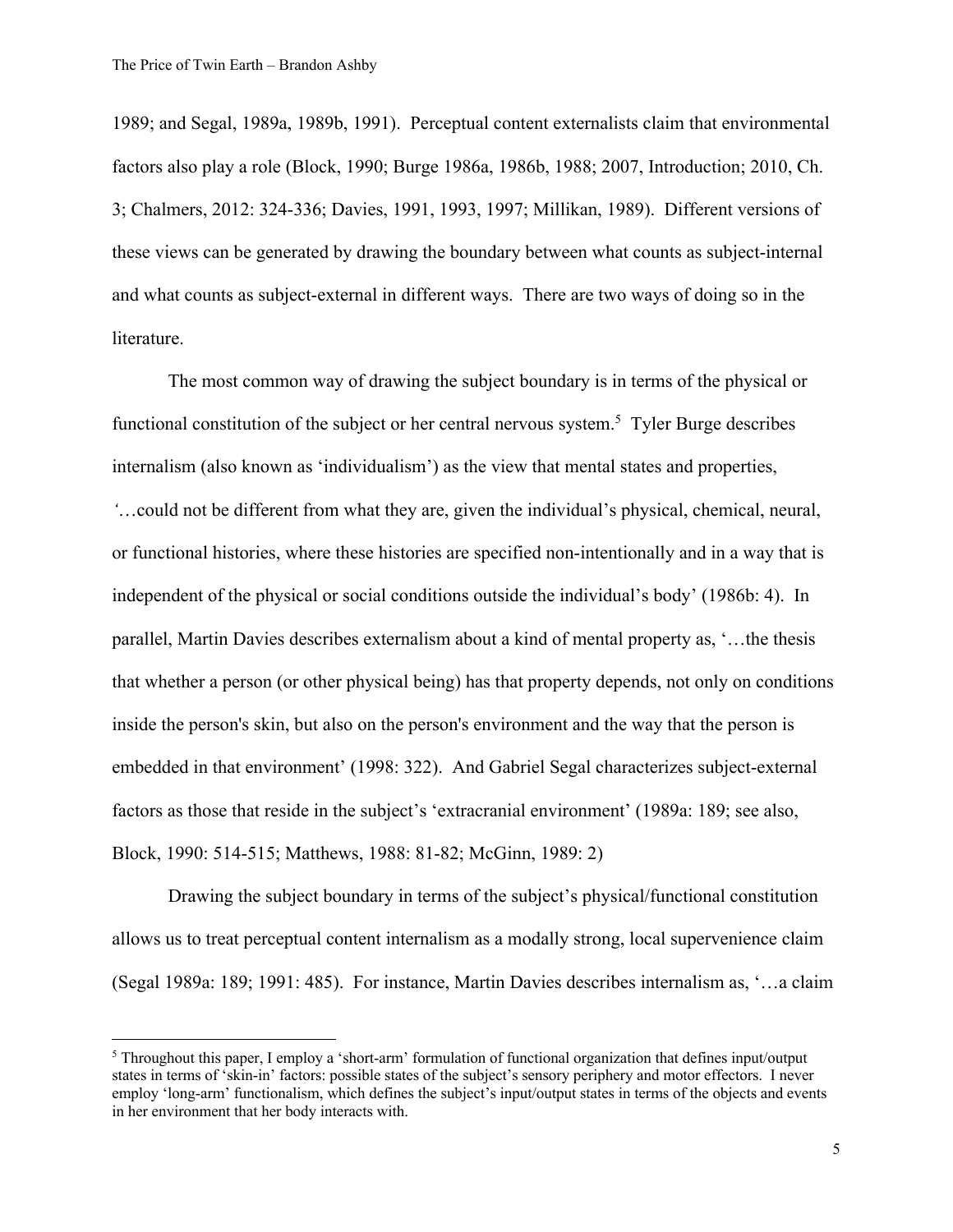of local supervenience, since it says that the mental states or properties of an individual are fixed by what goes on—physically, chemically, neurologically, or functionally—within the boundaries of that individual's body' (Davies, 1997: 312). Shortly thereafter he adds that, 'What is principally at issue' in the debate, 'is a modally strong local supervenience claim…' (Davies, 1997, 312). Such observations allow us to utilize a precise formulation of:

*Standard Perceptual content internalism*: If a subject, *x*, in a possible world, *w*, has a perceptual state, *s*, that attributes a property, *P*, to the object(s) of *s* (if any, *x* could be hallucinating), and  $\gamma$  is a physical/functional duplicate in a possible world,  $w^*$ , of x in w, then y has a perceptual state,  $s^*$ , that attributes P to the object(s) of  $s^*$  (if any, *y* could be hallucinating).

*Standard perceptual content externalism* can be minimally understood as the negation of this claim.

The second way of understanding the subject boundary treats the subject's stream of phenomenal consciousness as internal to the subject and everything else, including the physical and functional states of the subject's brain and body, as subject-external. Katalin Farkas (2008) develops and defends this sort of *phenomenal content internalism* as a global thesis about all mental contents, but it is easy to formulate a more restricted version of her view that applies to perception alone. As with standard perceptual content internalism, we can treat this thesis as a modally strong supervenience claim:

*Phenomenal perceptual content internalism*: If a subject, *x*, in a possible world, *w*, has a perceptual state, *s*, that attributes a property, *P*, to the object(s) of *s* (if any, *x* could be hallucinating), and  $\nu$  is a phenomenal duplicate in a possible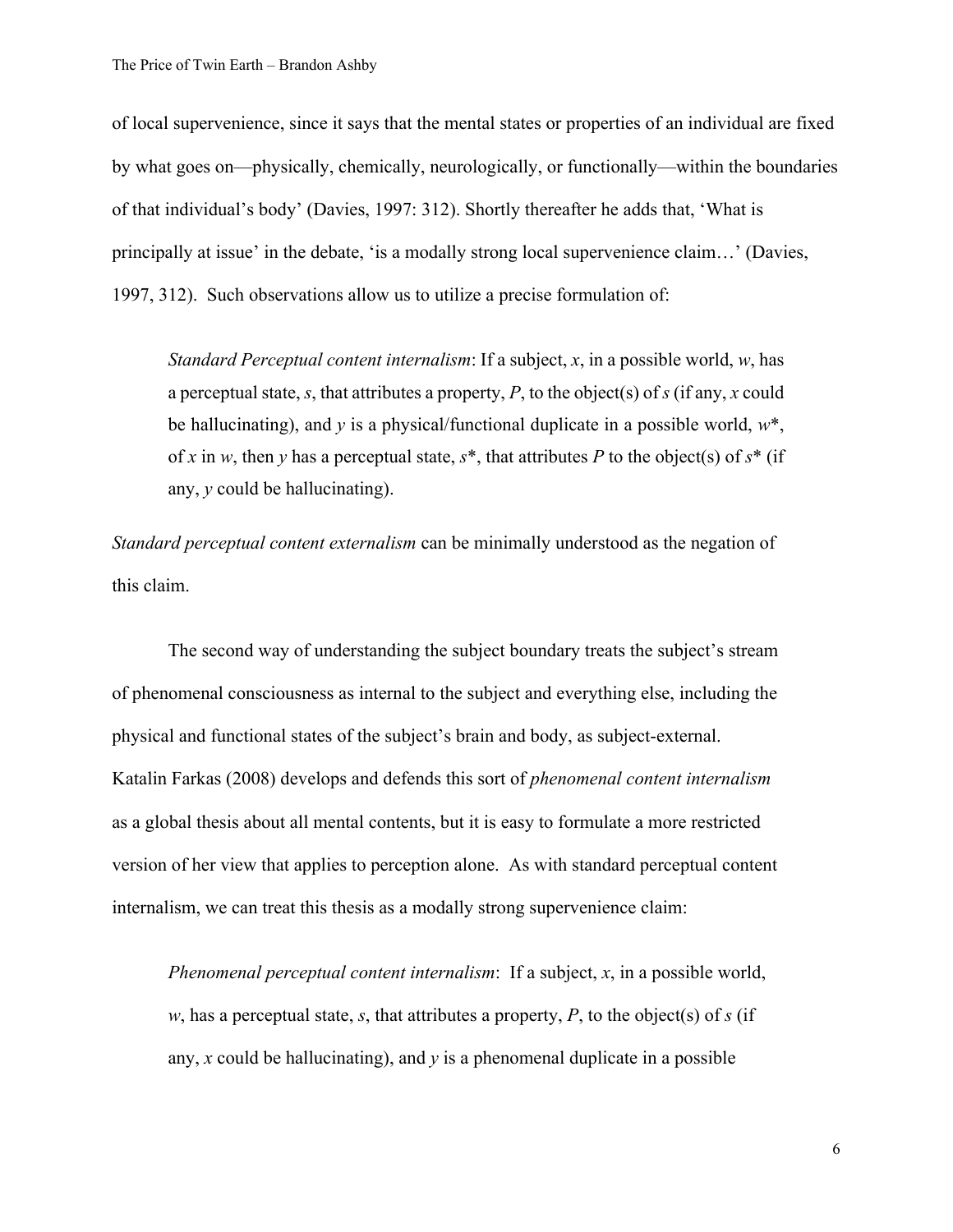world, *w*\*, of *x* in *w*, then *y* has a perceptual state, *s*\*, that attributes *P* to the object(s) of  $s^*$  (if any,  $\gamma$  could be hallucinating).

*Phenomenal perceptual content externalism* can be minimally understood as the negation of this claim.

If standard perceptual content internalists are correct, then perfect physical/functional duplicates will necessarily have identical perceptual contents. For instance, we and our brain-in-a-vat (or body-in-a-vat) counterparts will necessarily have perceptual experiences with identical contents. If phenomenal perceptual content internalists are correct, then perfect phenomenal duplicates will necessarily have identical perceptual contents. For instance, if disembodied Cartesian subjects are possible (and I am not claiming that they are), then we and our Cartesian counterparts will have perceptual experiences with identical contents. On the other hand, if standard/phenomenal perceptual content externalists are correct, then it will be metaphysically (perhaps even nomically) possible for physical/functional/phenomenal duplicates to differ in perceptual content.

Henceforth, I shall use *perceptual content internalism* to refer to both standard and phenomenal perceptual content internalism simultaneously. When discussing only one of the two formulations, I shall use the appropriate modifier.

3. *Perceptual Content Internalism and The Liberal's Content Claim*

In this section, I argue for: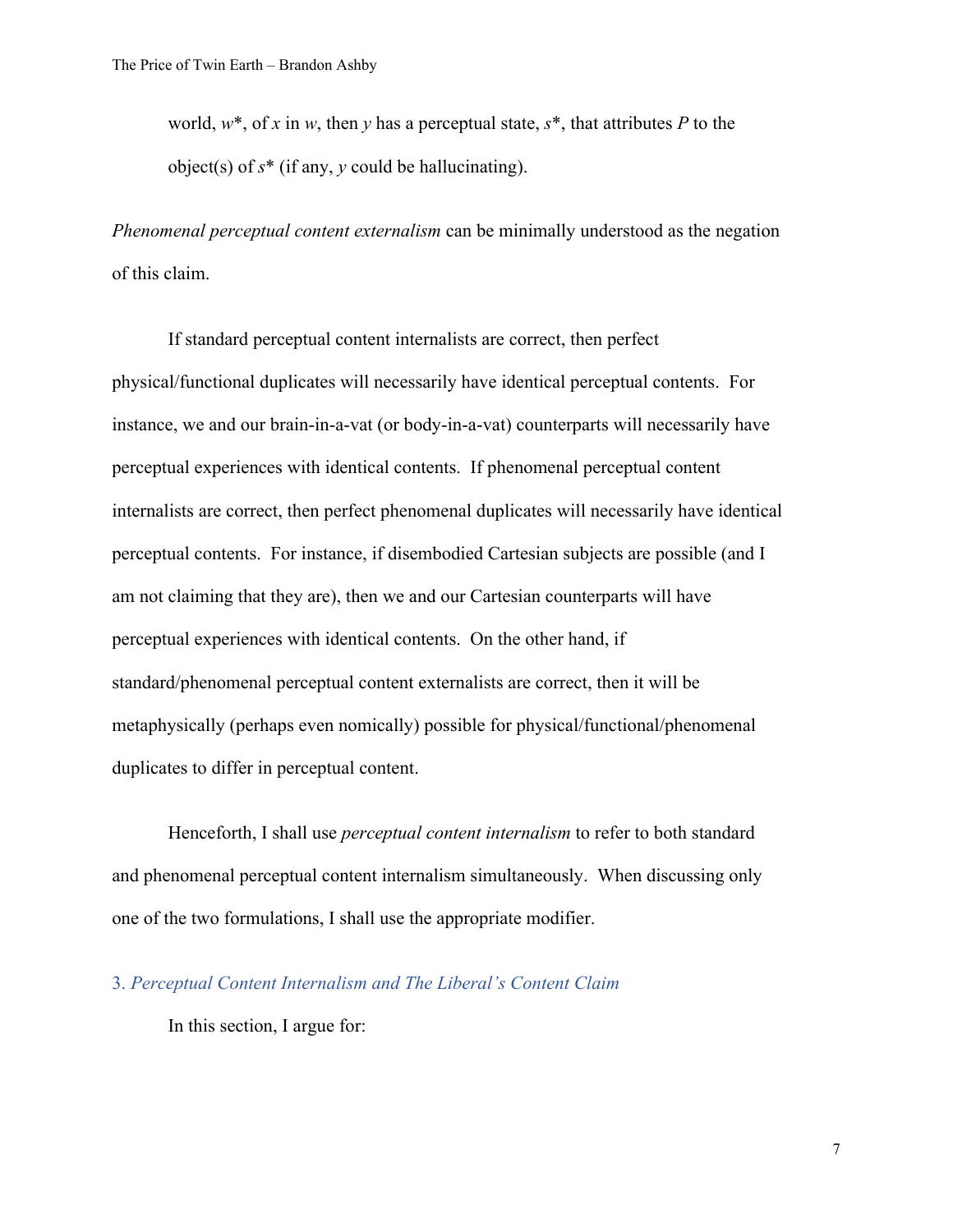Internalism $\rightarrow$ Conservativism: Perceptual content internalism and Symmetry

conjointly entail that perception cannot represent kinds or individuals as such. I do so by addressing first standard and then phenomenal perceptual content internalism.

I want to emphasize that the arguments of this section are not arguments for conservativism; they are arguments for Internalism $\rightarrow$ Conservativism. The goal of this paper is to show that this entailment raises problems for both liberals and conservatives, not to pick a side within that debate.

## 3.1 *Standard Internalism*à*Conservativism*

Consider the following scenario: There exists a perfect physical/functional duplicate of our solar system and everything in it. While Chris looks at Pat on Earth, there is a perfect physical/functional duplicate of Chris looking at a perfect physical/functional duplicate of Pat on Duplicate Earth.<sup>6</sup> We can then argue that standard perceptual content internalism and Symmetry conjointly entail that the liberal's content claim is false as follows:

- 1 Standard perceptual content internalism: If a subject, *x*, in a possible world, *w*, has a perceptual state, *s*, that attributes a property, *P*, to the object(s) of *s* (if any, *x* could be hallucinating), and *y* is a physical/functional duplicate in a possible world, *w*\*, of *x* in *w*, then *y* has a perceptual state,  $s^*$ , that attributes *P* to the object(s) of  $s^*$  (if any, *y* could be hallucinating).
- 2 Since Chris and Duplicate Chris are physical/functional duplicates of one another, then, by standard perceptual content internalism, Chris's perceptual experience of Pat and Duplicate Chris's perceptual experience of Duplicate Pat must attribute the same properties to the objects of their respective experiences.

<sup>6</sup> I use a short-arm understanding of functionalism. See fn. 4.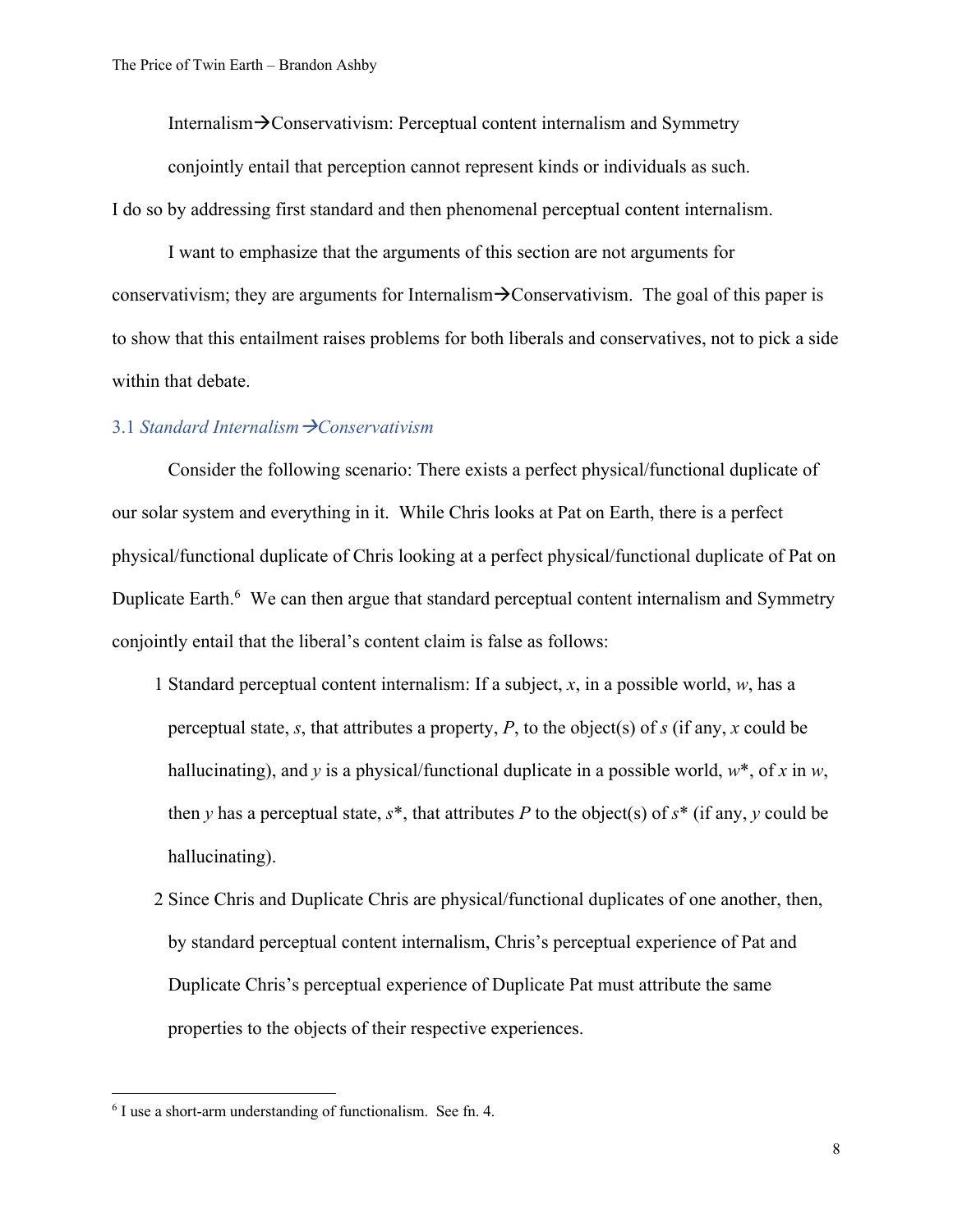- 3 By 2, if Chris's perceptual experience correctly attributes the property *being Pat* to Pat, the object of that experience, then Duplicate Chris's experience must illusorily attribute the property *being Pat* to Duplicate Pat, the object of that experience. Alternatively, if Duplicate Chris's perceptual experience correctly attributes the property *being Duplicate Pat* to Duplicate Pat, the object of that experience, then Chris's experience must illusorily attribute the property *being Duplicate Pat* to Pat, the object of that experience.
- 4 *Symmetry:* Given the symmetry between Chris and Duplicate Chris and their relationships to their respective environments, one ought not to claim that Chris's experience of Pat is veridical if that requires us to claim that Duplicate Chris's experience of Duplicate Pat is illusory, or vice versa, on the grounds that doing so would be unduly arbitrary or ad hoc.
- 5 By Symmetry and 3—the latter of which is the consequence of standard perceptual content internalism and the physical/functional equivalence of Chris and Duplicate Chris—Chris's perceptual experience of Pat does not represent Pat as being Pat, and Duplicate Chris's perceptual experience of Duplicate Pat does not represent Duplicate Pat as being Duplicate Pat.<sup>7</sup>
- 6 Since Chris and Pat were arbitrarily chosen, the argument generalizes to show that perception cannot represent individuals as such.

 $^7$  3 is the claim that, in order for Chris to have a veridical perceptual experience of Pat as being Pat, Duplicate Chris would necessarily have to have an illusory experience of Duplicate Pat as being Pat, and in order for Duplicate Chris to have a veridical perceptual experience of Duplicate Pat as being Duplicate Pat, Chris would necessarily have to have an illusory experience of Pat as being Duplicate Pat. Symmetry blocks us from claiming that Chris's perceptual experience is veridical if that comes at the expense of the veridicality of Duplicate Chris's perceptual experience, and vice versa. Hence, 5: we cannot claim either that Chris perceives Pat as being Pat, or that Duplicate Chris perceives Duplicate Pat as being Duplicate Pat; given 3, each of those claims would entail a violation of Symmetry. Thanks to an anonymous referee for encouraging me to clarify this step of the argument.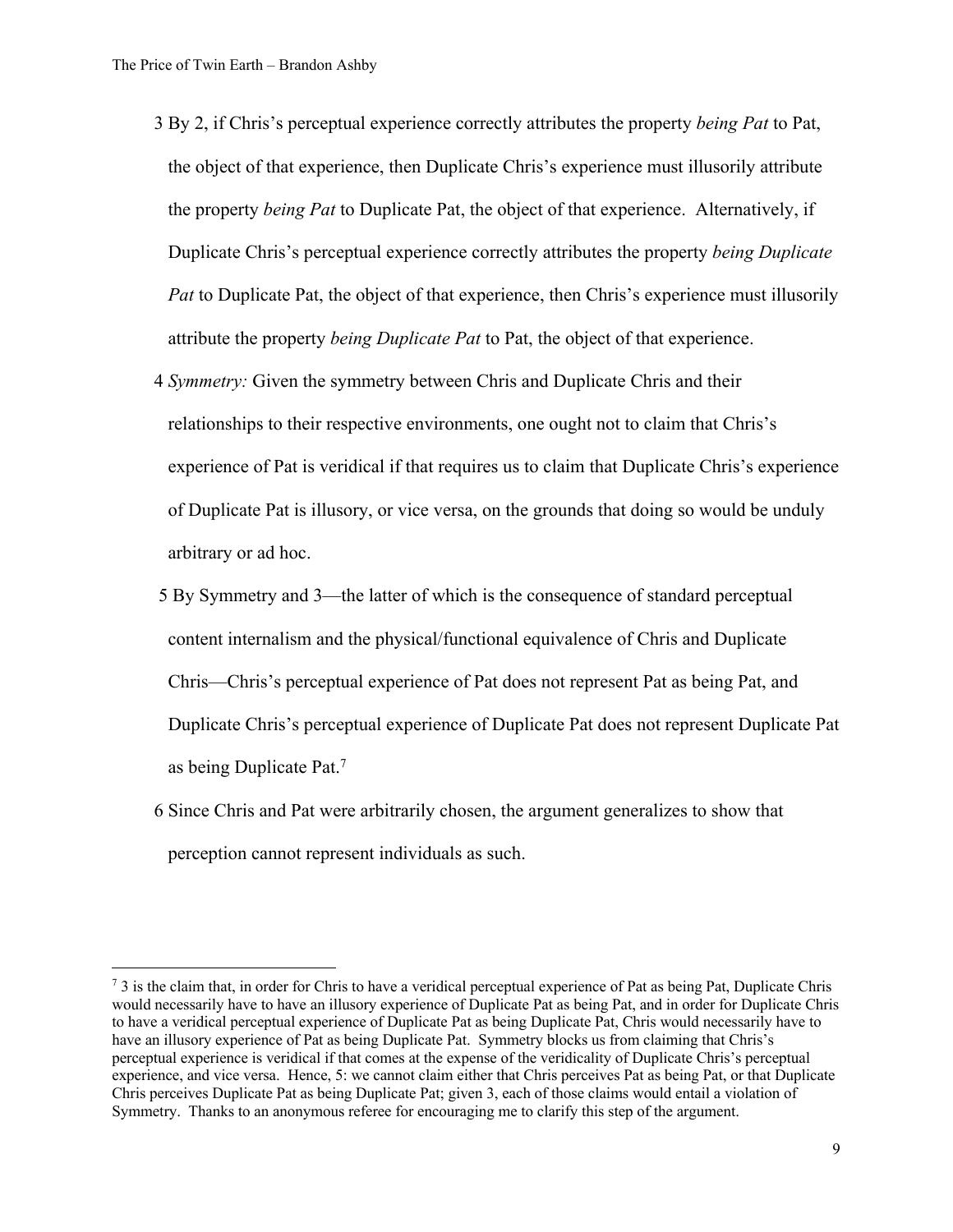- 7 By substituting instances of superficially similar but distinct kinds that differ between Earth and Duplicate Earth, the argument generalizes to show that perception cannot represent kinds as such.<sup>8</sup>
- 8 By 6 and 7, Perception cannot represent individuals and kinds as such *contra* the liberal's content claim.
- 9 Hence, *Standard Internalism*  $\rightarrow$  Conservativism: Standard perceptual content internalism and Symmetry conjointly entail that perception cannot represent kinds or individuals as such.

The above argument is an example of a conditional proof: we can derive the falsity of the liberal's content claim by *assuming* standard perceptual content internalism and Symmetry. So, in the absence of any further arguments for perceptual content internalism and Symmetry, the argument does not suffice to demonstrate that the liberal's content claim is false; rather, it establishes Standard Internalism $\rightarrow$ Conservativism. Whether we should perform modus ponens or modus tollens on this entailment is a further issue that lies beyond the scope of the above argument.

<sup>8</sup> Does the argument overgeneralize? Concerns about overgeneralization effectively anticipate the arguments of §5 of this paper. There I shall argue that we can construct parallel arguments to the above for twin earthable properties besides those of being an instance of a kind or being a particular individual. So, for a twin earthable property P, perceptual content internalism and Symmetry entail that we cannot perceptually represent P as such. Given that perceptual content *externalists* have classically used Twin Earth cases to argue that perceptual contents can *differ* between intrinsic duplicates, this is exactly the result that one should expect *if* one is so convinced of perceptual content internalism from the outset that one takes externalist arguments to show, not that twins can differ in content, but rather that we cannot perceptually represent as such any properties that happen to be twin earthable. One philosopher's modus ponens is another's modus tollens. Notice, however, that the argument of this section and any generalizations thereof cannot establish on their own that there are *any* properties that cannot be perceptually represented as such. One must perform modus ponens on the entailments that those arguments establish. I do not perform modus ponens on such entailments, but some conservatives do. Given the existence of Twin Earth scenarios for paradigmatically perceptible properties like color and shape, and the generalizability of the above argument, conservatives who would perform modus ponens on Internalism $\rightarrow$ Conservativism risk proving too much (see §5).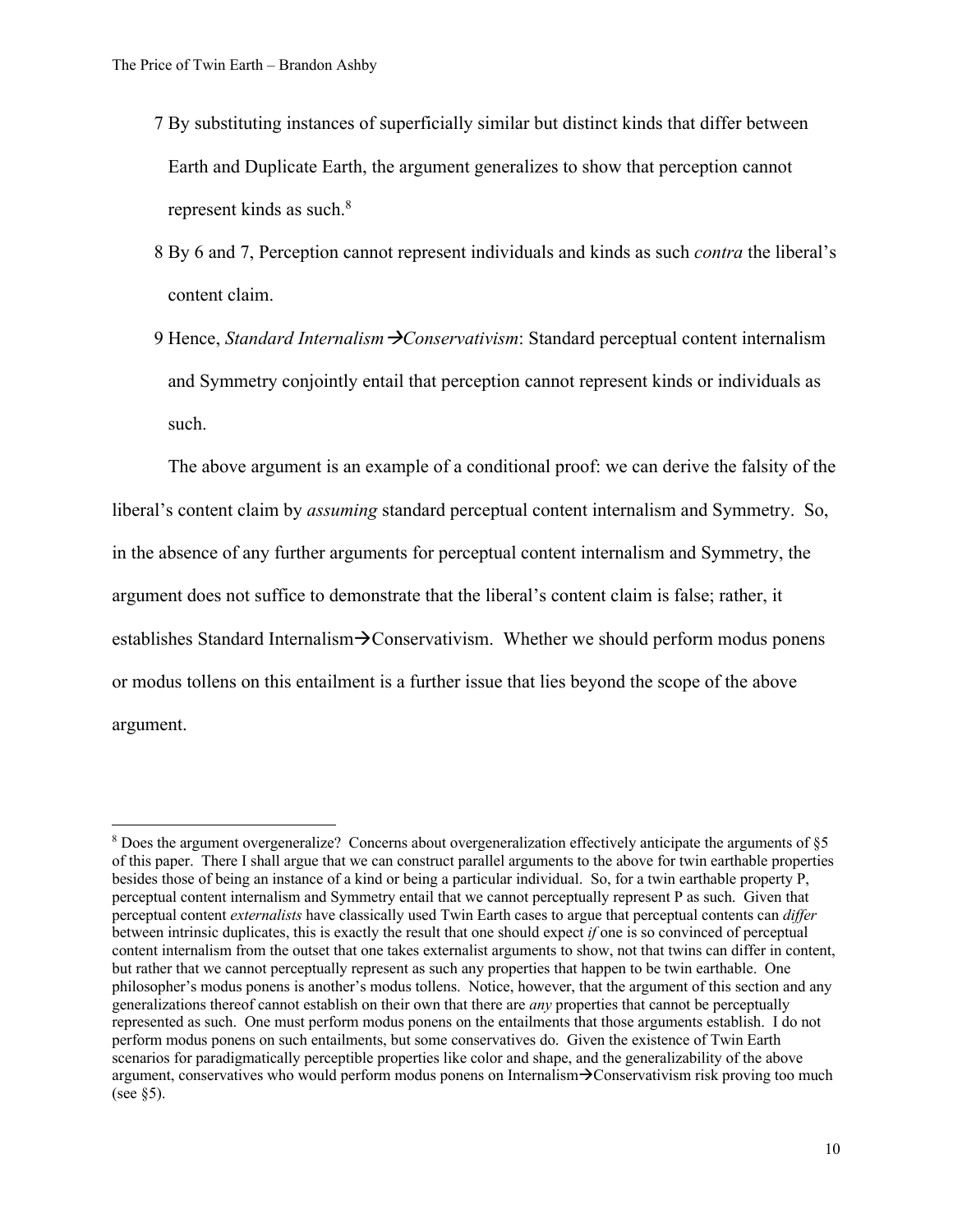## 3.2 *Phenomenal Internalism*à*Conservativism*

We can also run the above argument in terms of phenomenal perceptual content internalism. For this version of the argument, we do not need Chris and Duplicate Chris to be perfect physical/functional duplicates of one another. We simply need them to be *phenomenal*  duplicates of one another. We can then replace standard perceptual content internalism with:

*Phenomenal perceptual content internalism*: If a subject, *x*, in a possible world, *w*, has a perceptual state, *s*, that attributes a property, *P*, to the object(s) of *s* (if any, *x* could be hallucinating), and *y* is a phenomenal duplicate in a possible world, *w*\*, of *x* in *w*, then *y* has a perceptual state, *s*\*, that attributes *P* to the object(s) of *s*\* (if any, *y* could be hallucinating).

We can then modify steps 2-9 accordingly.

As with the original version of the argument, without any further support for phenomenal perceptual content internalism or Symmetry, this latest version of the argument does not suffice to demonstrate that the liberal's content claim is false; rather, it demonstrates:

*Phenomenal Internalism*à*Conservativism*: Phenomenal perceptual content internalism and Symmetry conjointly entail that perception cannot represent kinds or individuals as such.

Taken in combination, the above two arguments suffice to establish: *Internalism*  $\rightarrow$ *Conservativism*: Perceptual content internalism and Symmetry conjointly entail that perception cannot represent kinds or individuals as such. 9

<sup>9</sup> The above arguments have one limitation: we may not be able to construct Twin Earth scenarios for every kind of object. Consider hammers. We can regard hammers as artifacts—a historical kind—in which case they will need to have been manufactured with the intention of creating a hammer. Or we can regard hammers as a functional kind: anything roughly hammer-shaped that is good for hammering counts as a hammer regardless of its origins. My arguments may fail for some functional kinds if the function-defining input and output states can be perceptually represented as such. For instance, we can plausibly perceive whether or not an item has the shape that hammers typically have, and, one might argue, we can also perceive whether or not an object is hammering. If so, then it will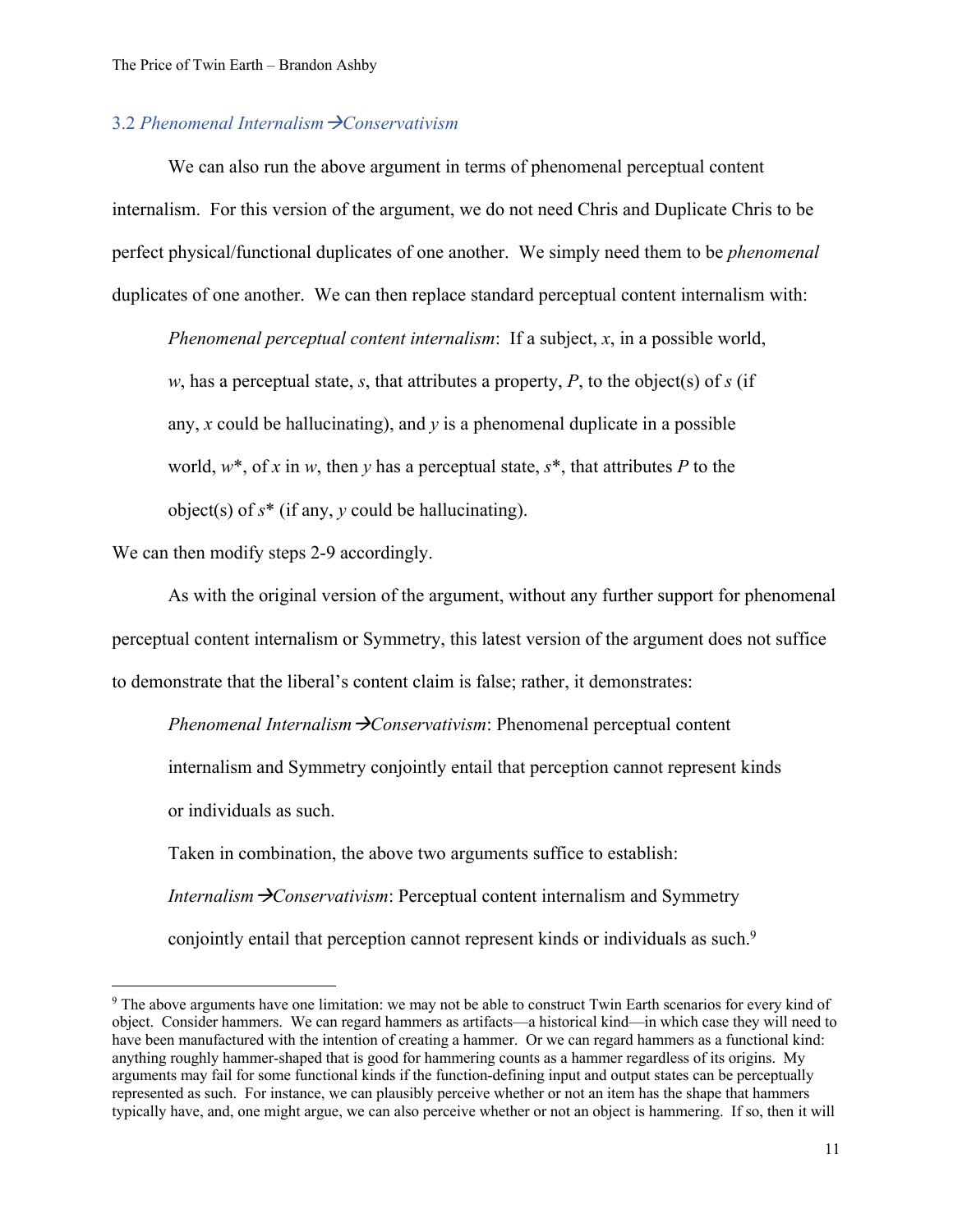While this entailment may not be particularly surprising on its own, it does carry a number of significant and heretofore neglected consequences for the liberalism/conservativism debate.<sup>10</sup> Before presenting these consequences, I want to briefly discuss Symmetry.

#### 3.3 *Symmetry*

Symmetry is a claim that all parties to the liberalism/conservativism and perceptual contents internalism/externalism debates should be able to agree upon. It is simply the claim that we ought not to draw arbitrary distinctions when determining which perceptual experiences are veridical and which are non-veridical. When applied to Twin Earth scenarios, Symmetry dictates that we should not claim that one of the twin's perceptual experiences is veridical when that would come at the cost of the veridicality of the other twin's experience unless we can provide a principled reason for thinking that the relationships that the twins bear to their respective environments are asymmetrical in some relevant respect.

One example of a relevant asymmetry that has been discussed in the literature is behavioural incompetence (McGinn, 1989; Matthews, 1986; Segal, 1989a), which is best characterized by example. Imagine that our twins on Twin Earth enter into the kinds of neurological and phenomenological states that we enter into whenever we are exposed to bumpy surfaces whenever they are exposed to smooth surfaces, and vice versa. As a result, our twins routinely trip and fall when walking over bumpy ground. Their behavioural incompetence gives us a principled reason to think that their relationship to their environment is not symmetrical with

be difficult construct scenarios in which Twin Earth is populated with counterfeit hammers. Not all functional kinds resist counterfeiting in this way. We cannot perceive whether or not a wi-fi unit is broadcasting its signal. In any case, the arguments above show that natural kinds (e.g. tigers), historical kinds (e.g. genuine British pounds), and many though perhaps not all functional kinds cannot be represented in perception as such if perceptual content internalism is true.

 $10$  Some philosophers argue that perception has two "layers" of contents where one is narrow and the other is wide (e.g. Chalmers, 2004; Horgan, Tienson & Graham 2004; Horgan and Tienson, 2002). The above arguments apply only to the narrow content layers.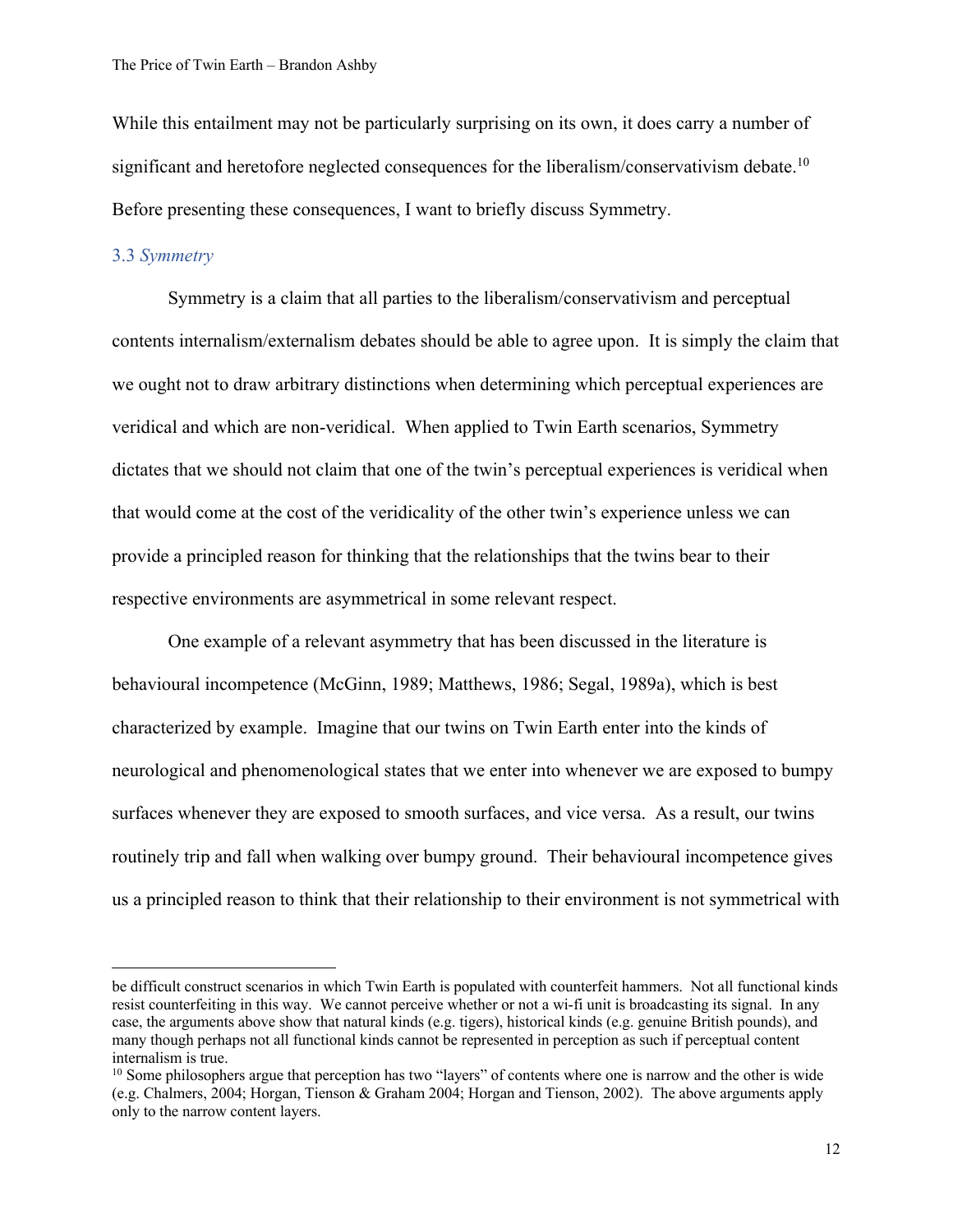respect to our own and that they are subject to systematic perceptual illusions involving bumpy and smooth surfaces whereas we are not.

In any well-constructed Twin Earth scenario, principled reasons for thinking that we and our twins bear asymmetrical relationships to our respective environments will be absent. In any event, Symmetry is a claim that should be acceptable to liberals and conservatives as well as perceptual content internalists and externalists, since it simply forbids evaluating a perceptual experience as veridical or non-veridical on arbitrary grounds.

#### 4. *Consequences for Liberals*

In order to maintain their view, liberals must perform modus tollens on Internalism $\rightarrow$ Conservativism and reject either Symmetry or perceptual content internalism. As noted above, Symmetry is extremely plausible: one ought not to draw arbitrary distinctions, and it is difficult to see what principle one could appeal to in order to justify the claim that Chris's perceptual experience is accurate whereas Duplicate Chris's perceptual experience is illusory, or vice versa. Liberals would be in a rather desperate situation if they were forced to reject Symmetry. Fortunately for liberals, perceptual content internalism has been the subject of controversy since the 1980s, and there exists a well-developed literature that defends perceptual content externalism (Block, 1990; Burge 1986a, 1986b, 1988; 2010, Ch. 3; Chalmers, 2012: 324- 336; Davies, 1991, 1993, 1997). So, the liberal's best available response to the arguments of §3 is to perform modus tollens on Internalism $\rightarrow$ Conservativism and reject perceptual content internalism; this, in turn, commits liberals to a minimalist formulation of perceptual content externalism (understood as the rejection of perceptual contents internalism).

Liberals' commitment to perceptual content externalism (minimally understood) carries some important consequences for their view. First, some existing liberal arguments are in

13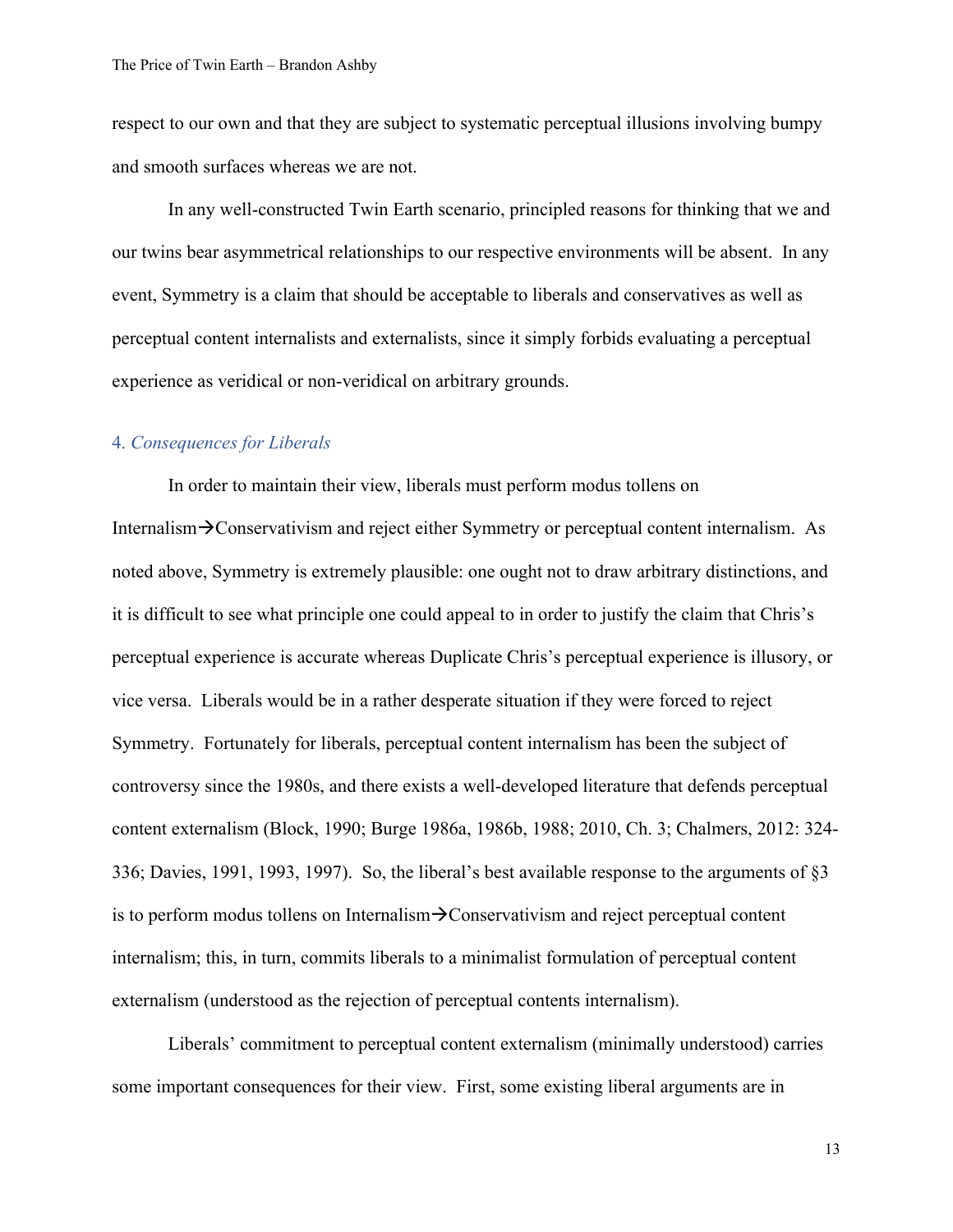trouble. In *The Significance of Consciousness*, Charles Siewert argues that visual experiences accrue narrow representational contents in virtue of their phenomenal characters (1998; Ch. 7); and he argues that individuals and kinds can feature in these phenomenally-constituted contents, or, as he puts it, in the 'phenomenal-intentional characters' of visual experiences (1998: 242-245, 255-259). Unless Siewert is willing to deny Symmetry, then the arguments of §3 show that Siewert's position is untenable.

Second, liberals claim that perceptual experiences that represent a specific kind or individual as such will differ in their phenomenal characters from those experiences that represent a distinct kind/individual or that do not represent a kind/individual at all. This is the liberal's phenomenal reflection claim, and liberals owe us an account of how it could be true; given their commitment to perceptual content externalism, this proves to be a non-trivial task.

Philosophical orthodoxy maintains that the phenomenal character of perception supervenes locally with metaphysical necessity upon the physical/functional states of the subject: any two physical/functional duplicates will be phenomenal duplicates as well.<sup>11</sup> If the liberal accepts this orthodox view, then, because she must embrace perceptual content externalism, she will be committed to the metaphysical possibility of phenomenal duplicates who differ in the contents of their perceptual experiences due to environmental differences between them. For instance, she will be committed to the claim that perceptual experiences with phenomenal character C can represent their objects as having the property *being Angela Merkel* or *being a tiger* when had by subjects here on Earth, and that perceptual experiences with phenomenal character C can represent their objects as having the property *being Twin Angela Merkel* or *being a twin tiger* when had by our twins on Twin Earth. This raises the question: If what it is like for

 $11$  Some philosophers deny the locality of the supervenience relation (Byrne, 2009; Byrne and Tye, 2006; Dretske, 1996; Lycan, 2001), others deny its metaphysical necessity (Chalmers, 1996).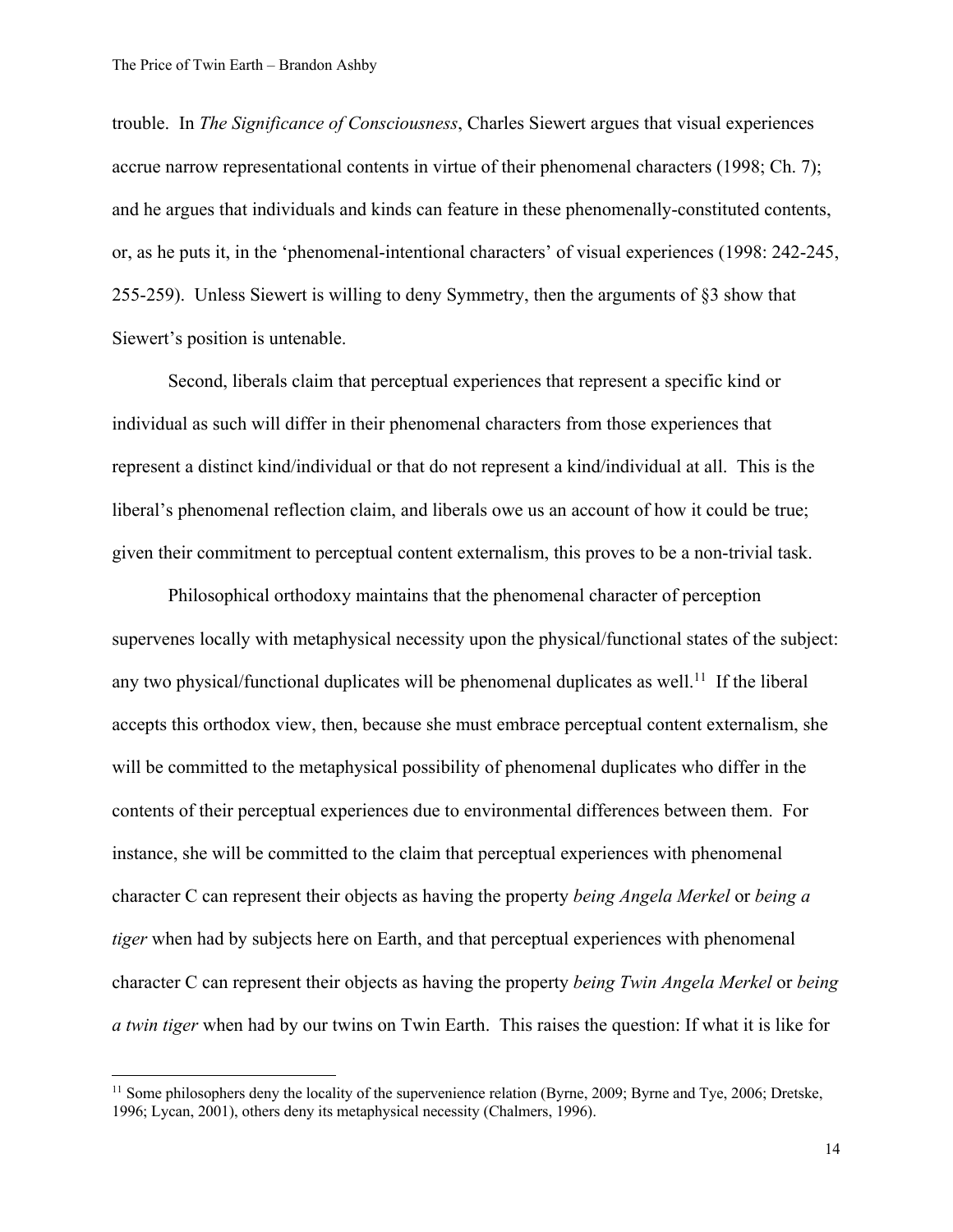us here on Earth to visually represent tigers or Angela Merkel as such is the same as what it is like for our twins on Twin Earth to visually represent twin tigers or Twin Angela Merkel as such, then in what sense are the contents of our perceptual experiences reflected in their phenomenal characters? More generally, how can wide contents be reflected in narrow phenomenal characters?

Rather surprisingly, Susanna Siegel (2006; 2010, Ch. 4) and Tim Bayne (2009, 2016) are the only liberals who have explicitly addressed *wide-content-narrow-character questions* in the context of defending liberalism. Siegel notes that wide perceptual contents can supervene upon narrow phenomenal characters (2006: 501-2; 2010: 114-5). Unfortunately, she fails to specify what sort of supervenience relation liberalism requires. So, her answer is incomplete. To fully answer wide-content-narrow-character questions, we need to specify the relevant supervenience relation, a task that we shall turn to toward the end of this section.

Tim Bayne employs David Chalmers' theory of *Fregean representationalism* to answer wide-content-narrow-character questions (Bayne, 2009: 398; 2016: 118-9).<sup>12</sup> Fregean representationalism claims that perception has *two* layers of content (Chalmers, 2004; see also Thompson, 2009). According to this view, the first layer of content is identical to the phenomenal character of perceptual experience. Hence, it is narrow in the sense of phenomenal perceptual content internalism. Moreover, if one claims that phenomenal consciousness supervenes locally upon the physical/functional states of the subject with metaphysical necessity, then the identity of phenomenal character with Fregean content entails that Fregean content also will be narrow in the sense of standard perceptual content internalism.<sup>13</sup>

<sup>&</sup>lt;sup>12</sup> Chalmers (2007) has subsequently revised his former view.<br><sup>13</sup> Chalmers claims that the supervenience relation is only nomically necessary (1996).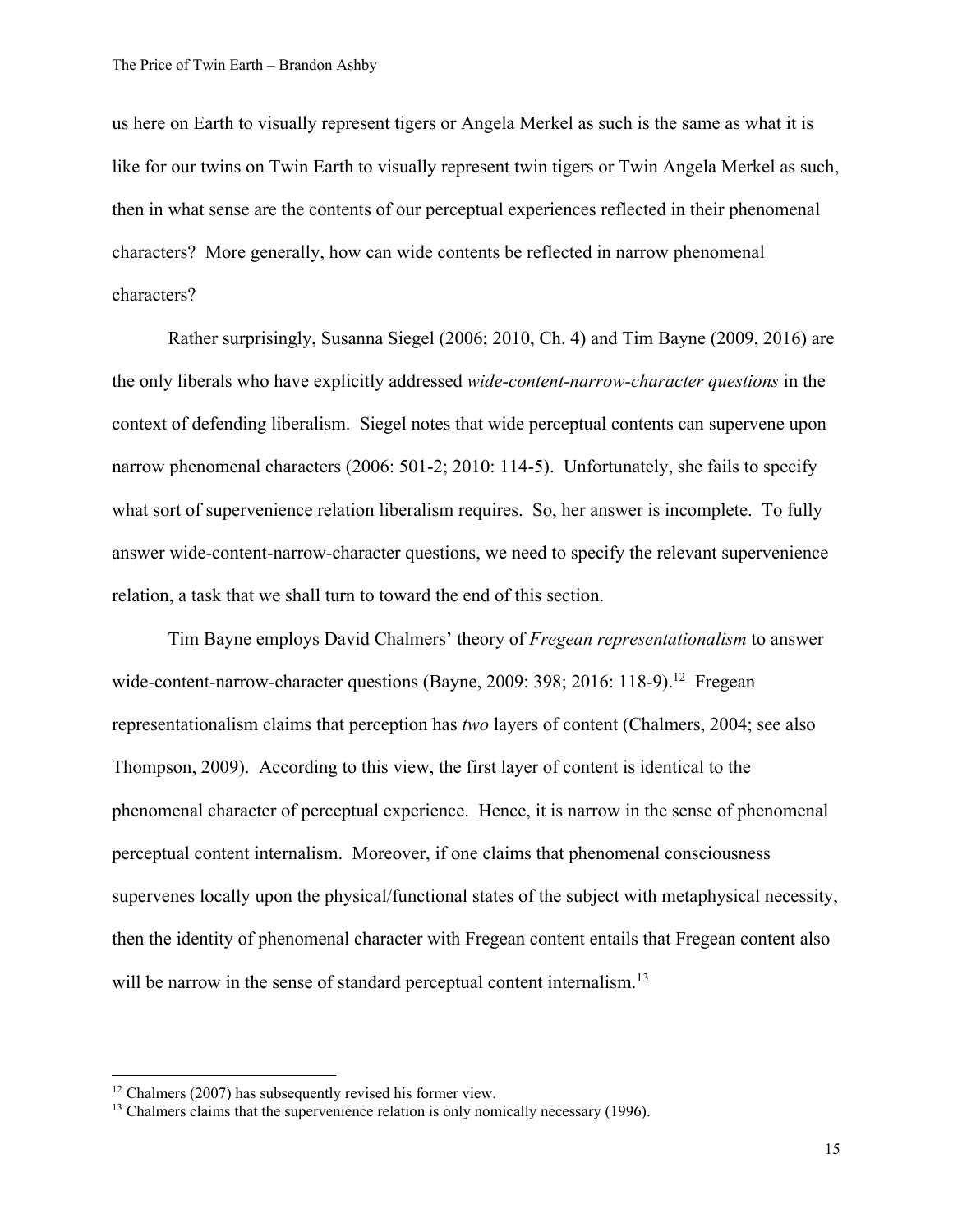According to Fregean representationalism, the first layer of content is Fregean in the sense that it consists of modes of presentation, which Chalmers characterizes as *conditions on extension* (2004: 362). While Chalmers doubts that we can precisely specify Fregean perceptual contents in natural language, he offers the following example as an approximation, 'Take a visual experience as of a green sphere… [O]ne might say that for a property (say, greenness) to be attributed by the experience, it must be the property that has usually caused that sort of colour experience in normal conditions in the past. So the mode of presentation of the property will be something like *the property that usually causes phenomenally green experiences in normal conditions*' (2004: 363).

The second layer of content consists of the extensions that are determined by Fregean contents in an environment. Since the extension of a Fregean content will depend upon the environmental embedding of the subject, the second layer of content is wide. To return to Chalmers' example, the narrow, Fregean content of that experience are *the sort of property that usually causes phenomenally green experiences in normal circumstances*. Because the property that satisfies this condition is the property of being green, then *being green* will feature in the second, wide layer of content. Had some other property played that role, however, then that property would have featured in the second, wide layer of perceptual content (Chalmers, 2004).

By appealing to Fregean representationalism, Bayne can answer wide-content-narrowcharacter questions. As we noted above, the first layer of Fregean contents are narrow in at least the sense of phenomenal perceptual content internalism if not also standard perceptual content internalism. Given the arguments of §3, this means that the first layer of Fregean content cannot represent individuals or kinds as such. However, narrow Fregean content can, when embedded in an environment, determine a layer of wide perceptual content that does pick out individuals

16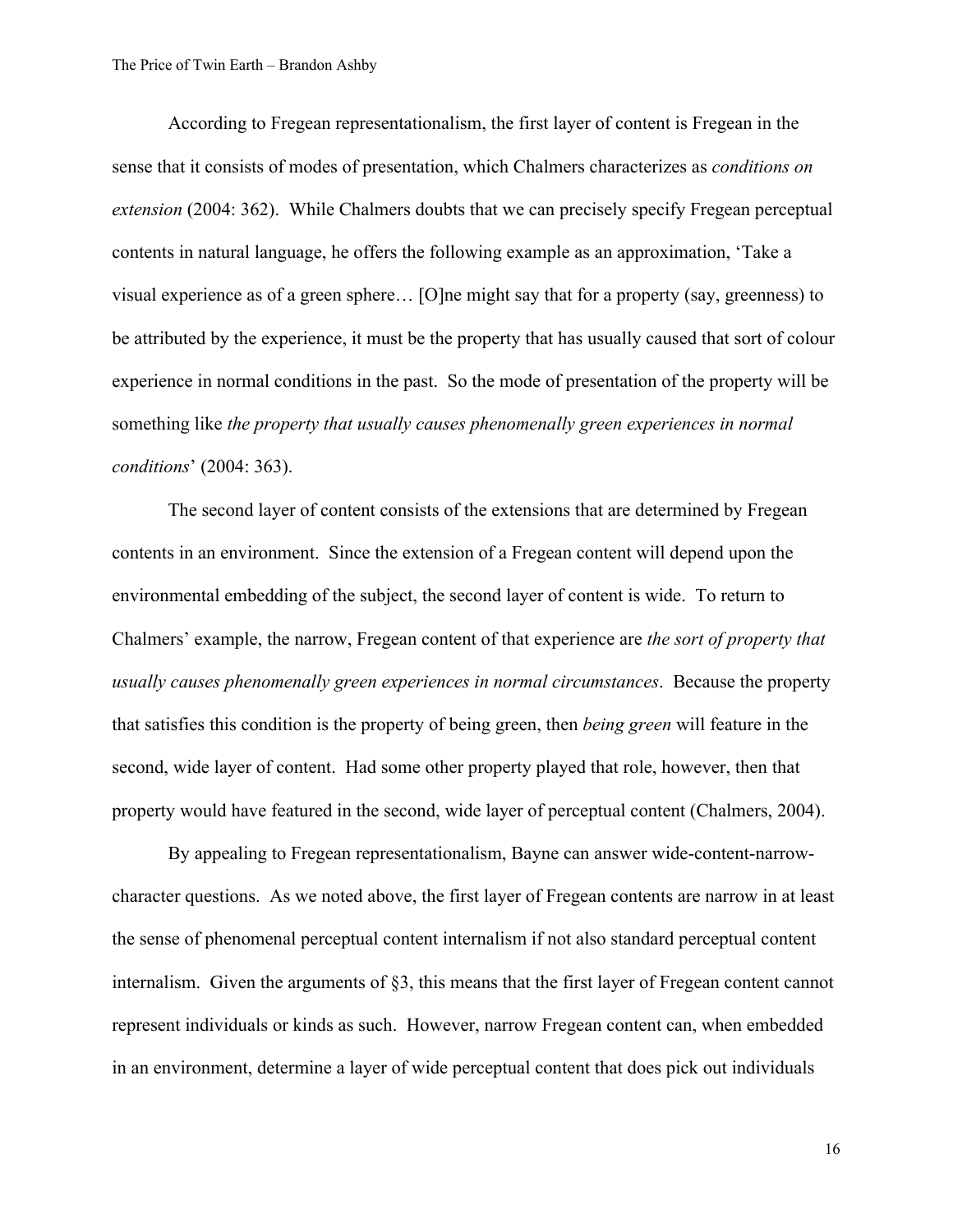and kinds as such. Consider the sort of visual experience that we normally have around tigers. Call its phenomenal character *T*. If the property that typically causes T experiences in normal circumstances is the property of being a tiger, then *being a tiger* can feature in the wide contents of perception. So, phenomenal characters are identical to a layer of narrow contents that, when embedded in an environment, determine a layer of wide contents that can represent individuals and kinds as such. That is how wide contents relate to narrow characters according to Bayne's use of Fregean representationalism.

Bayne's proposal is intriguing, but it comes with a price. It is controversial whether or not there is any coherent notion of narrow content (Block and Stalnaker, 1999; Burge, 2010: Ch. 3; Fodor, 1994; Sawyer, 2007; Yli-Vakkuri & Hawthorne, 2018). Since Fregean representationalism claims that there is a layer of narrow perceptual content in at least the sense of phenomenal perceptual content internalism if not also standard perceptual content internalism, Bayne's appeal to Fregean representationalism necessarily subjects liberalism to this controversy.

I do not want to take a stand on whether or not there is a coherent notion of narrow content. And I do not want to take a stand on whether the contents of perception are Fregean, Russellian, a mix of both, or something else besides (for example, sets of centred possible worlds). Rather, what I want to show is that liberals can answer wide-content-narrow-character questions without appealing to a layer of narrow perceptual content.

Perceptual content externalists have developed their own answers to wide-contentnarrow-character questions independently of the liberalism/conservativism debate, and liberals are free to utilize these answers. Martin Davies, for instance, suggests that externalists can secure the supervenience of wide perceptual contents on narrow phenomenal characters *for a* 

17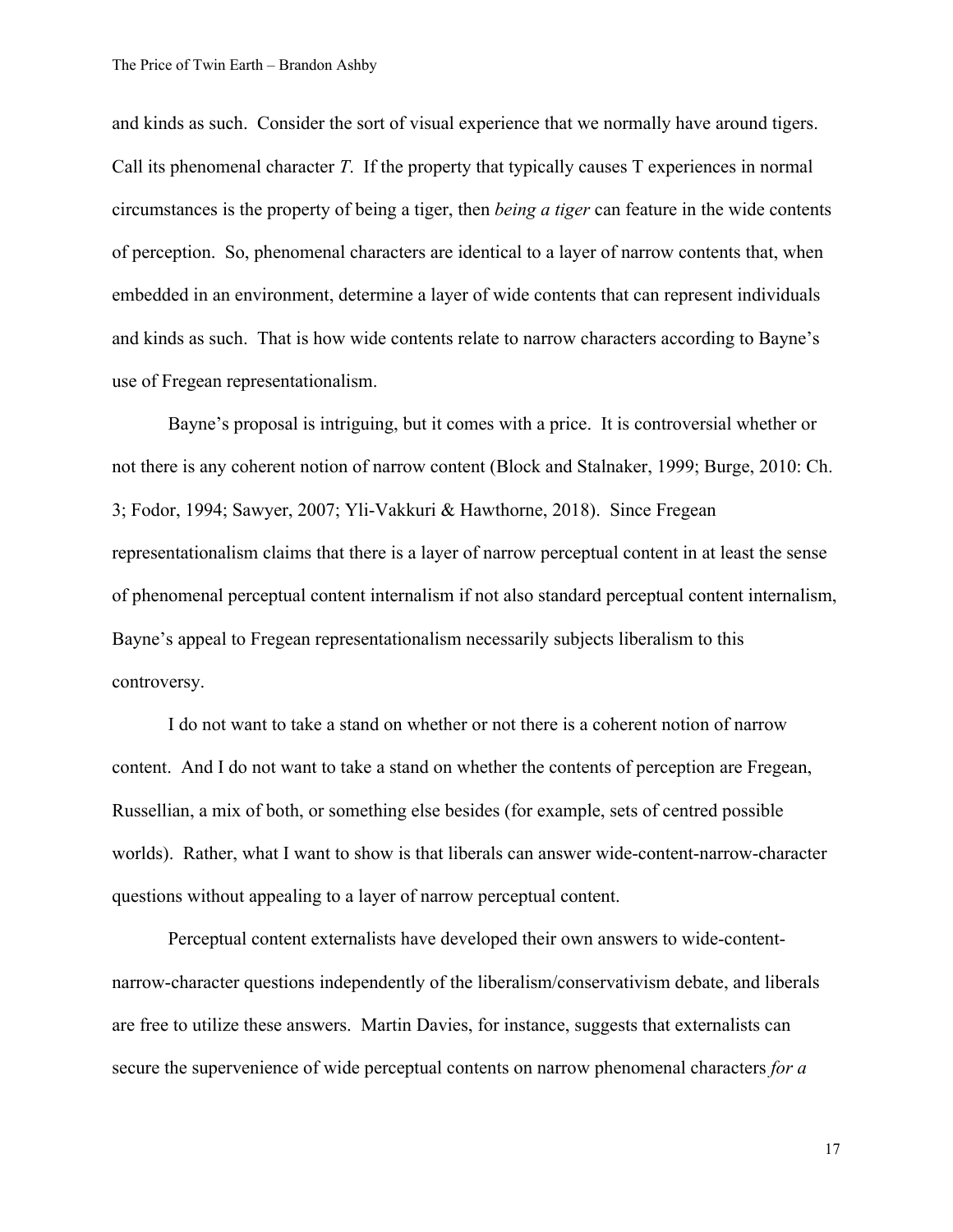*subject within a world* (Davies, 1997: §6). On this account, the neurocomputational machinery inside the subject's head serves as an information processing system that requires an environmental embedding for the subject's perceptual states to acquire any determinate semantics. Given the subject's environmental embedding, however, the contents of her neurocomputational states are fixed: she can only enter into perceptual experiences with different contents by entering into different neurocomputational states.<sup>14</sup> As long as these neurocomputational states determine the phenomenal character of perception, then perceptual contents will supervene on the phenomenal character of perception *for a subject given her environmental embedding*.

If liberals embrace Davies' proposal, then they can claim that, for a subject embedded in a particular environment, there is always a phenomenal difference between those of her experiences that do and those that do not represent individuals and kinds as such or that represent one individual or kind as opposed to another. The upshot is that liberals can avoid taking a controversial stand on the viability of narrow content when answering wide-content-narrowcharacter questions.

So far, I have assumed that liberals will want to stay with philosophical orthodoxy in claiming that phenomenal states supervene locally upon the physical/functional constitution of the subject. Call this view *phenomenal character internalism*. Liberals can, however, reject this view and endorse *phenomenal character externalism*: the view that the phenomenal characters of our experiences are partly determined by our environmental embedding (Byrne, 2009; Byrne and Tye, 2006; Dretske, 1996; Lycan, 2001).

<sup>&</sup>lt;sup>14</sup> Block claims that the contents of a type of perceptual state for a subject can change if she is transferred to a new environment for a sufficiently long period of time; he does not say how long (Block, 1990).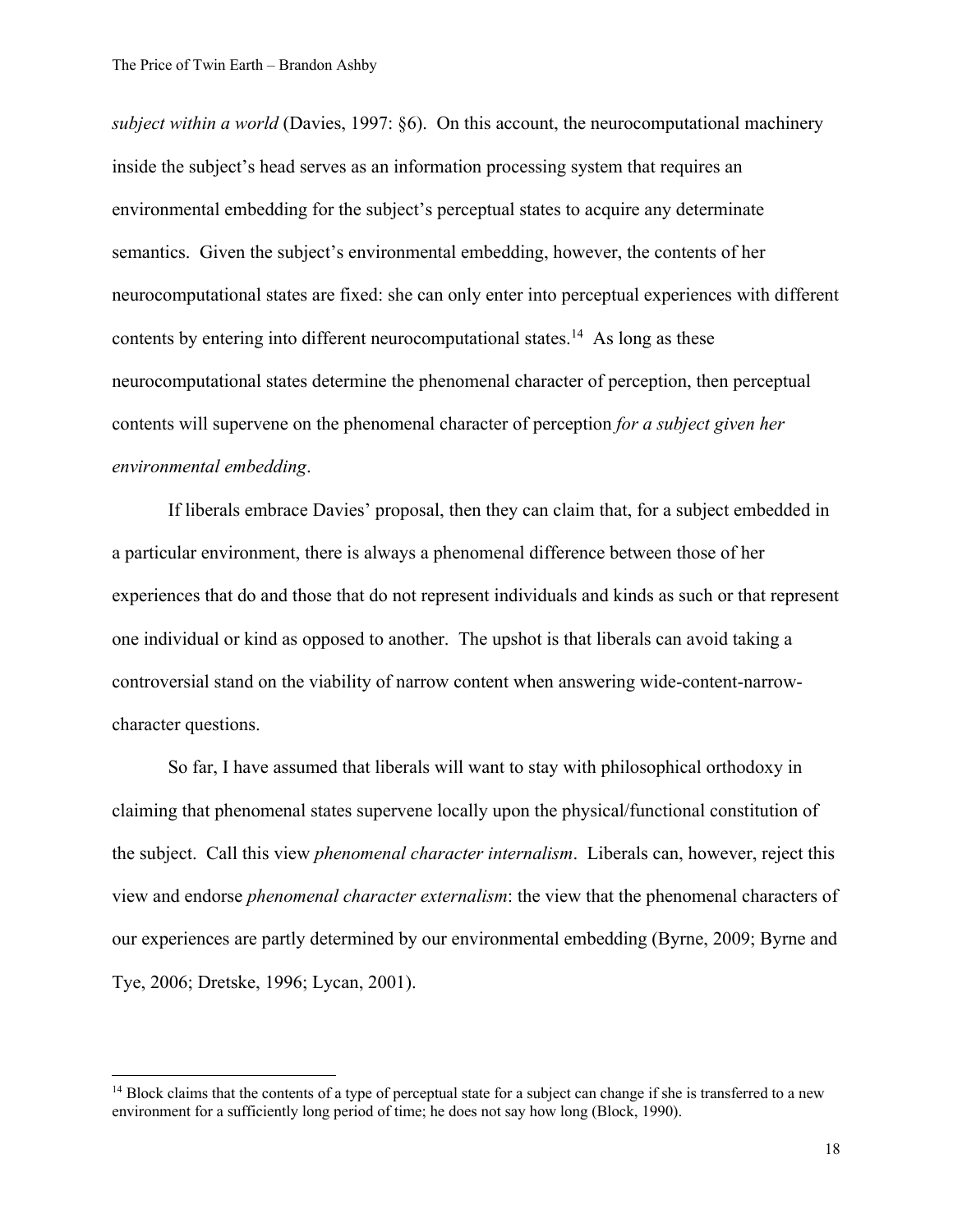We have already seen that the arguments of  $\S$ 3 require liberals to embrace perceptual content externalism. If liberals adopt phenomenal character externalism as well, then their view will claim that both the contents and the characters of our perceptual experiences are wide: perfect physical/functional duplicates could differ in both. This could allow the liberal to defend a particularly strong phenomenal reflection claim: that perceptual contents and characters are identical, or that one grounds the other. It is worth noting, however, that phenomenal character externalism is highly controversial (Block, 1990; 1996; Carruthers, 2000; Chalmers, 2004; 2007; Horgan and Tienson, 2002; Horwich, 1996; Kim, 1996; Kirk, 1996; Rey, 1998). So, liberals can attain a strong phenomenal reflection claim by endorsing phenomenal character externalism, but this will subject their view to a good deal of controversy.

So, liberals must perform modus tollens on Internalism $\rightarrow$ Conservativism and reject perceptual content internalism. This raises a number of questions concerning the liberal's phenomenal reflection claim. Liberals have three ways to answer those questions: they can endorse Fregean representationalism; they can adopt Davies' proposal that wide perceptual contents supervene upon narrow phenomenal characters for a subject within a world; or they can embrace phenomenal character externalism. Davies' proposal will prove the least controversial.

#### 5. *Consequences for Conservatives*

In this section, I argue that a number of existing conservative arguments that appeal to Twin Earth plausibly overgeneralize and apply not only to the perception of individuals and kinds but also to the perception of colours, shapes, and other paradigmatically perceptible properties. 15

<sup>&</sup>lt;sup>15</sup> Tim Bayne (2009: 397-8) briefly notes that Twin Earth arguments for conservativism may overgeneralize.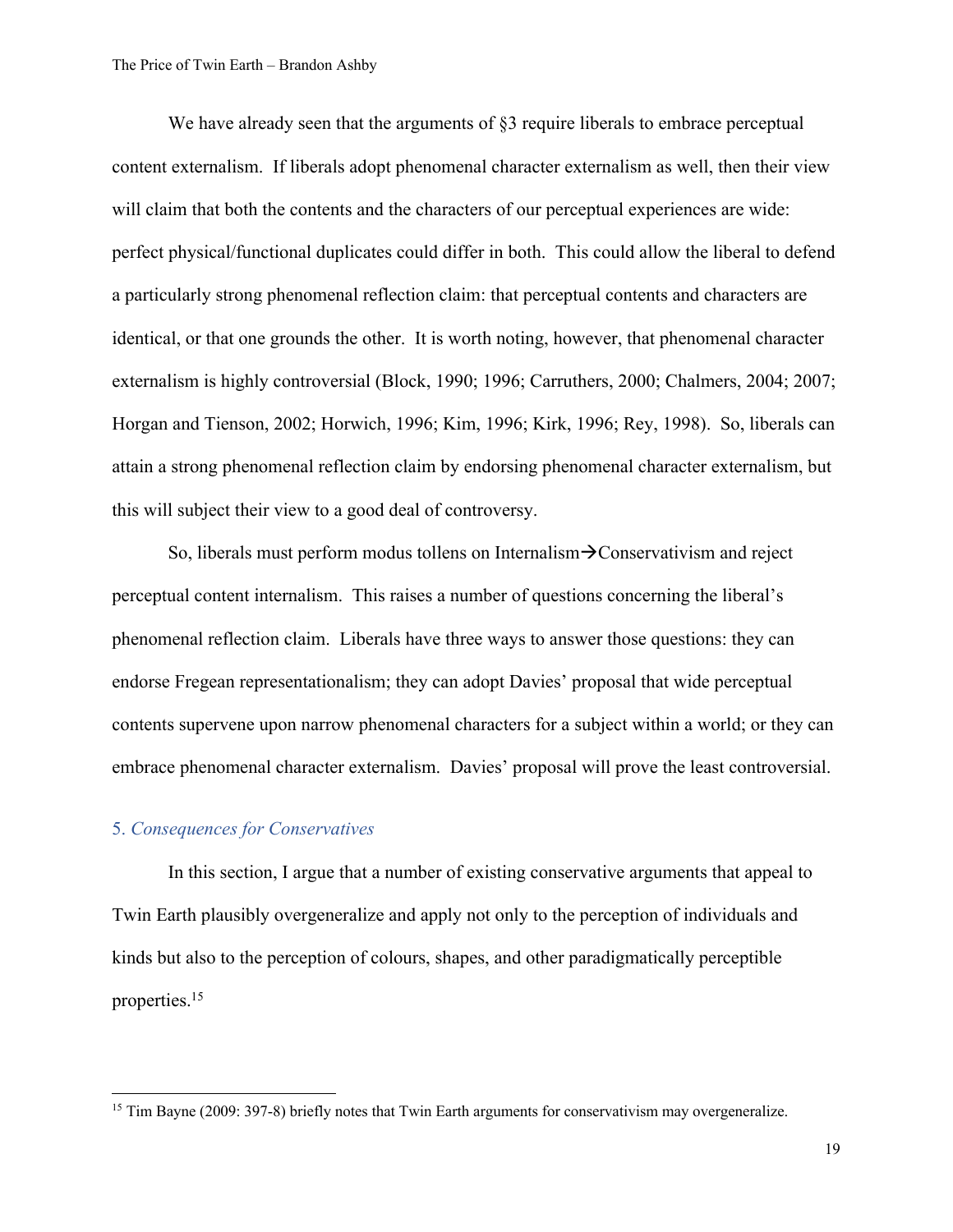The arguments of §3 involved three ingredients: first, our ability to construct Twin Earth scenarios for individuals and kinds; second, an application of Symmetry to that Twin Earth scenario—this was the claim that it would be unduly arbitrary to claim that Twin Earthers are subject to systematic perceptual illusion, while Earthers are perceiving correctly, or vice versa and, third, standard/phenomenal perceptual content internalism. From these three resources we established:

> Internalism $\rightarrow$ Conservativism: perceptual content internalism and Symmetry conjointly entail that we cannot perceive individuals or kinds as such.

Conservatives will be tempted to perform modus ponens on this entailment. This response is not without its risks, however. Once we notice the three ingredients of the arguments of §3—a Twin Earth scenario for a property, an application of Symmetry to that Twin Earth scenario, and perceptual content internalism—what we see is that we can obtain entailments like Internalism $\rightarrow$ Conservativism for *any* twin earthable property so long as we and our twins bear symmetric relationships to our respective environments. And Twin Earth cases involving paradigmatically perceptible properties are rampant in the literature. By performing modus ponens on Internalism $\rightarrow$ Conservativism, conservatives risk utilizing an argumentative strategy that shows too much.

Twin Earth cases already exist for:

- colour (Block, 1990)
- shape (Chalmers, 2012: 329-331; Davies 1992; 1997; Hurley, 2008; Thompson, 2010),
- size (Chalmers, 2012: 325-326; Thompson, 2010),
- distance, (Chalmers, 2012: 325-326; Davies, 1992; Thompson, 2010),
- left-right orientation (Chalmers, 2012: 326-328; Thompson, 2010),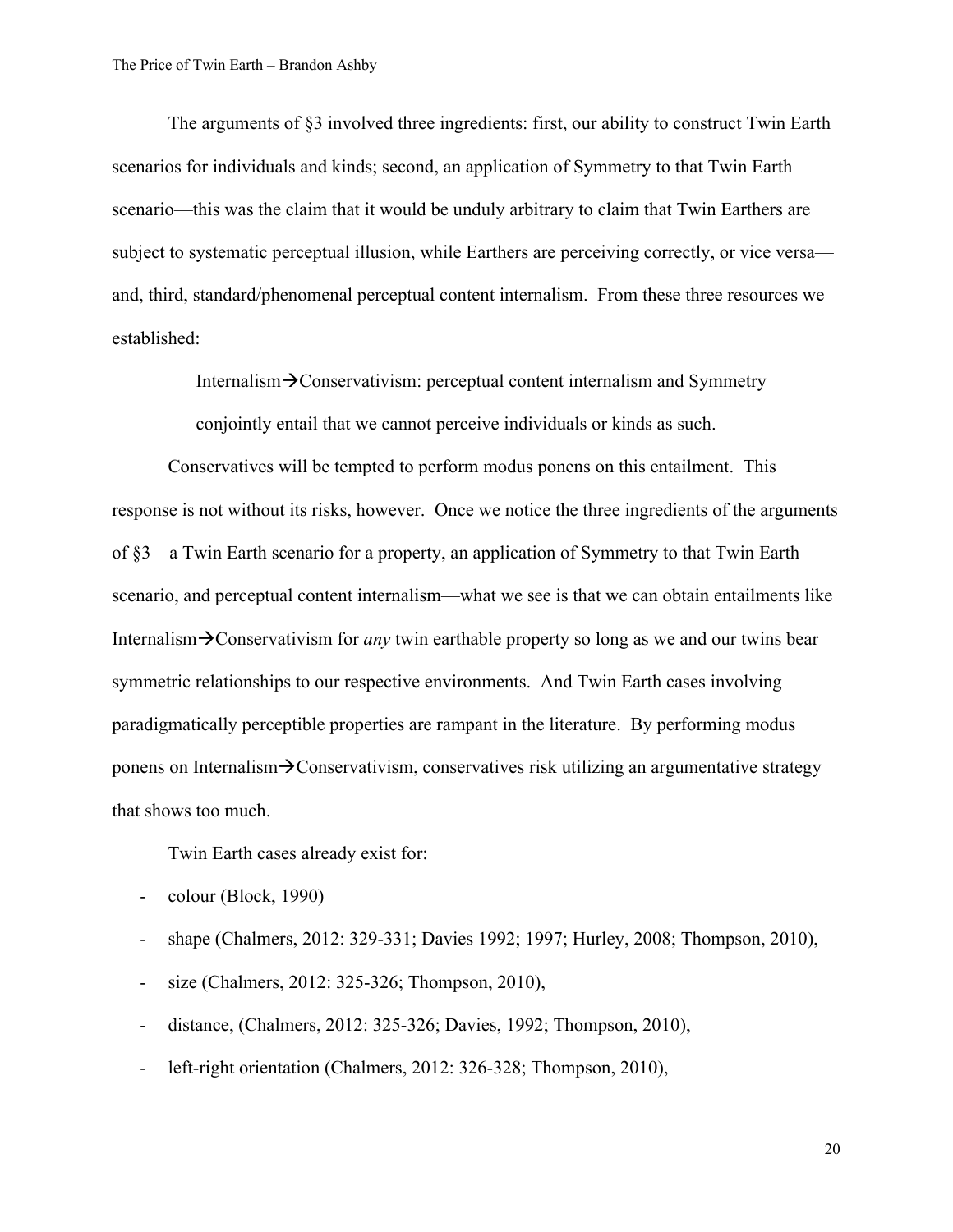- rigidity (Chalmers, 2012: 329-331; Davies, 1997; Hurley, 2008; Thompson, 2010),
- the relative positioning of one's limbs (Davies, 1993), and
- certain sorts of cracks in surfaces and shadows cast upon them (Burge, 1986a).

Consider Ned Block's (1990) Inverted Earth, where objects have the complementary colours of their Earth-based counterparts. Inverted Earthers have lenses that transform the wavelengths of refracted photons such that the images that strike their retinas are identical to the images that strike Earthers' retinas. As a result, Inverted Earthers are phenomenal duplicates of us. Block claims that it is not credible that the minor differences between our lenses and Inverted Earthers' lenses make for a functional difference between us. And, he claims that it would be arbitrary to claim that we perceive the colours of objects in our environment correctly while Inverted Earthers are subject to systematic colour illusions, or vice versa. Since Block thinks that it is absurd to claim that neither we nor Inverted Earthers visually represent colours, he concludes that colour contents must be wide.

I shall not attempt to adjudicate whether or not the above-mentioned Twin Earth cases are cogent, or whether or not we and our twins bear symmetric relationships to our respective environments in those scenarios. What I want to note is this: If the sorts of Twin Earth cases listed above are coherent and symmetric, then conservatives who perform modus ponens on Internalism $\rightarrow$ Conservativism will be utilizing an argumentative strategy that raises problems not just for the perception of individuals and kinds, but for the perception of colours, shapes, etc. as well. And Block (1990), Chalmers (2012: 224-36), Davies (1997) and Thompson (2010) all explicitly argue that their Twin Earth cases are symmetrical.

The risk of overgeneralization is not theoretical. Berit Brogaard (2013), Adam Pautz (2009), Richard Price (2009) and Jesse Prinz (2013) all claim that perception has contents that

21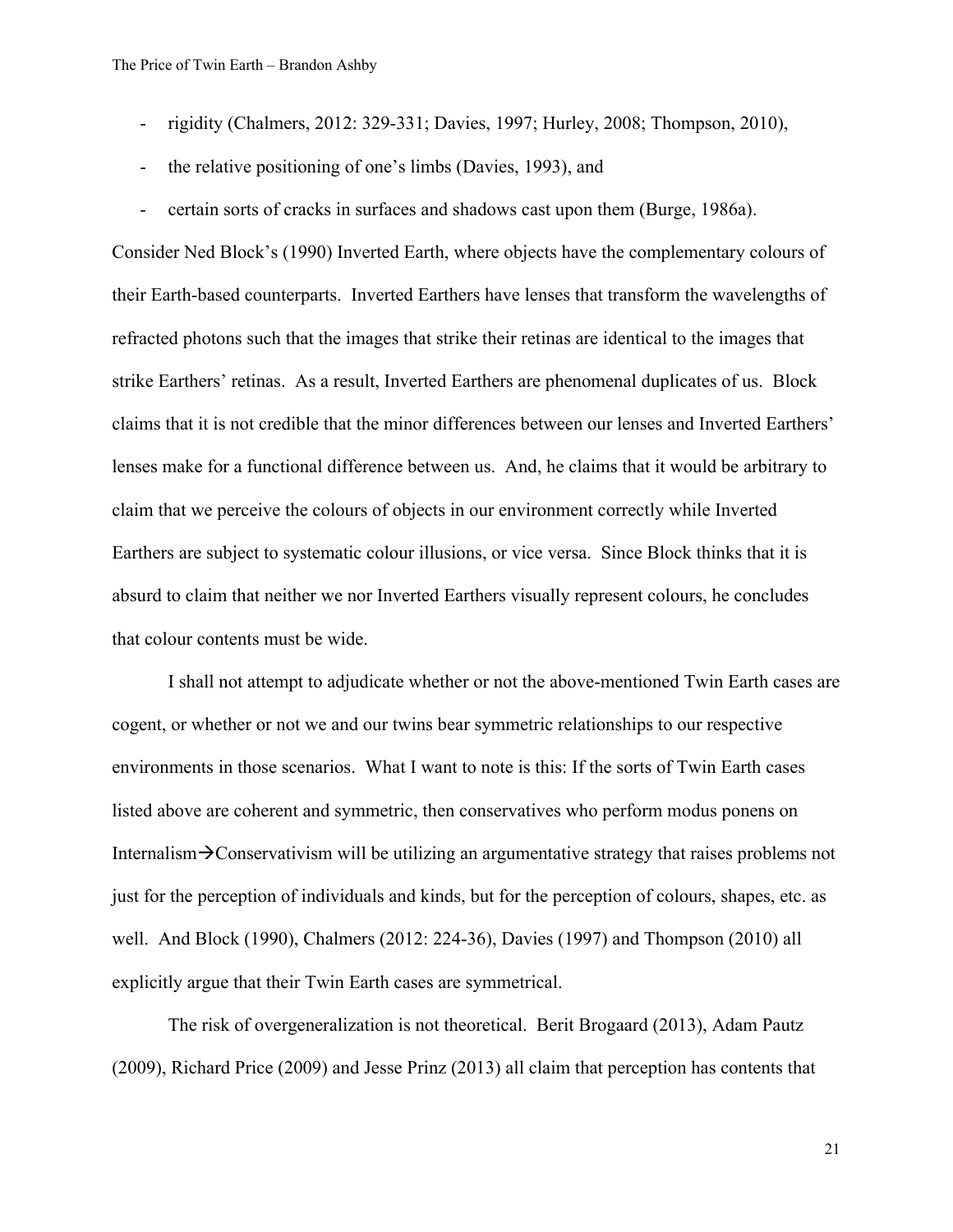are common between phenomenal duplicates—call it *phenomenally common content*. (They allow that perception may have content that is not shared by phenomenal duplicates in addition to phenomenally common content.) Since phenomenally common content is necessarily shared by all phenomenal duplicates, it is narrow in at least the sense of phenomenal perceptual content internalism. Brogaard, Pautz, Price, and Prinz all hold a standard for phenomenal reflection claims according to which a property must feature in the phenomenally common contents of perception in order for that property to be reflected in the phenomenal character of perceptual experience. These authors then utilize Twin Earth scenarios to show that kinds cannot feature in the phenomenally common contents of perception (they do not discuss individuals), and they conclude that the liberal's phenomenal reflection claim is false.

Price's and Prinz's arguments are similar enough that I shall only present Price's version. Price frames his argument in response to Susanna Siegel's (2006) claims that learning to visually recognize a kind of object in an automatic way involves acquiring the ability to visually represent that kind of object in a way that is phenomenally manifest. Price says:

*Suppose…that acquiring a recognitional disposition for tomatoes, a disposition which I shall henceforth call 'the concept tomato', causes tomatoes to look phenomenally different…For the sake of argument, let us accept the claim that Oscar's acquiring the concept tomato and twin-Oscar's acquiring the concept twin tomato bring about the same kind of visual phenomenal shift for Oscar and twin Oscar. It follows that there is some new F such that their acquisition of their respective concepts causes tomatoes and twin tomatoes phenomenally to look F to Oscar and twin Oscar respectively. If being F is the property of being a tomato, then twin tomatoes will not be the way they phenomenally look to twin Oscar. This is counter-intuitive, since twin Oscar has as much right to say that being F is the property of being a twin tomato, and that tomatoes are not the way they phenomenally look to Oscar. To avoid an asymmetric treatment of the cases, it seems that the only option is to hold that being F is neither the property of being a tomato nor the property of being a twin tomato.* Price, 2009: 516-7

Berit Brogaard offers an argument schema: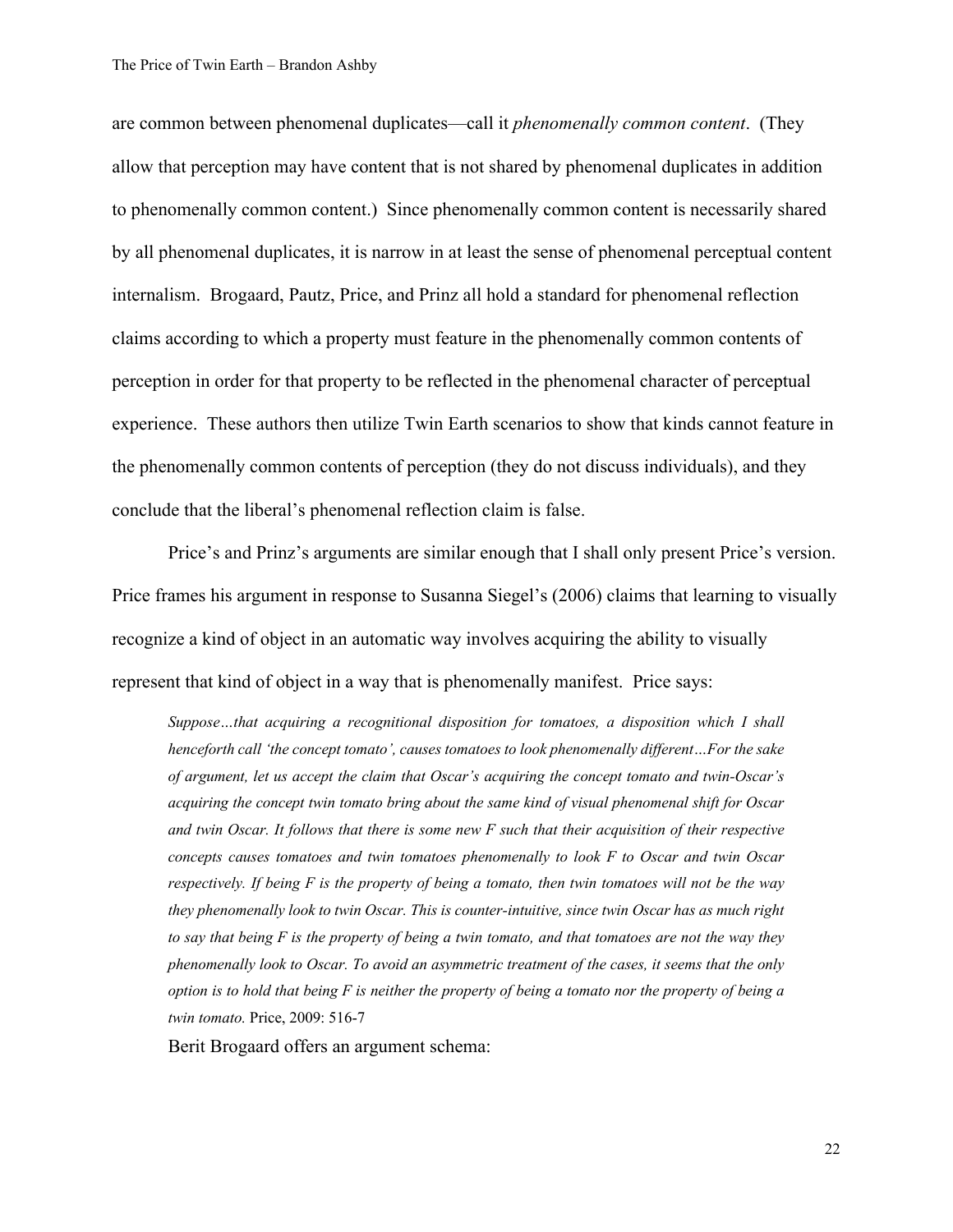*Suppose I am conscious of an external natural kind property N<sub>1</sub> in virtue of having a visual experience with phenomenology C. It is plausible that there is a natural kind property N2 which*  would have given rise to an experience with phenomenology C, had I been looking at an object that *had N2…So it is not the case that if I have an experience E with phenomenology C, and I am phenomenally conscious of N1 in virtue of having E, then necessarily, if someone has an experience with phenomenology C, then they are phenomenally conscious of*  $N_1$  *in virtue of having that experience.* Brogaard, 2013: 40

So, she claims, kinds do not feature in the phenomenally common contents of perception and from this she infers that the liberal's phenomenal reflection claim is false.

Adam Pautz frames his argument in terms of a: 'Reverse Grounding Principle: If the phenomenal content of an experiential property E involves P, then having E for a sufficient period necessarily grounds (in suitable concept-users) the capacity to have beliefs involving P' (2009: 505). With this in place he says:

*Suppose Mabel's twin Tabel has always been on a twin earth where real pine trees are replaced by fake pine trees, so that being a pine tree is nowhere instantiated. Tabel gains the capacity to recognize fake pine trees. Suppose that, on viewing a particular fake pine tree, she now has experiential property T, the very same experiential property as Mabel has on viewing an exactly similar real pine tree after acquiring her recognitional capacity. It seems plausible that Tabel lacks the capacity to have beliefs involving the natural-kind property being a pine tree. So by the reverse grounding principle, being a pine tree does not enter into the phenomenal content of T, the shared content of Tabel's and Mabel's matching experiences.* Pautz, 2009: 506

While the above arguments differ in detail, we can see that they all involve appeals to

Twin Earth; they require that a property feature in the (narrow) phenomenally common contents of perception in order for that property to be reflected in the phenomenal character of our perceptual experiences; and they implicitly and sometimes explicitly involve appeals to Symmetry. (If they didn't at least implicitly appeal to Symmetry, there would be no reason to think that the contents of one twin's experience has any bearing on the contents of the other's experience.) So, Brogaard, Pautz, Price, and Prinz are all performing modus ponens on Phenomenal Internalism $\rightarrow$ Conservativism to show that kinds cannot feature in the phenomenally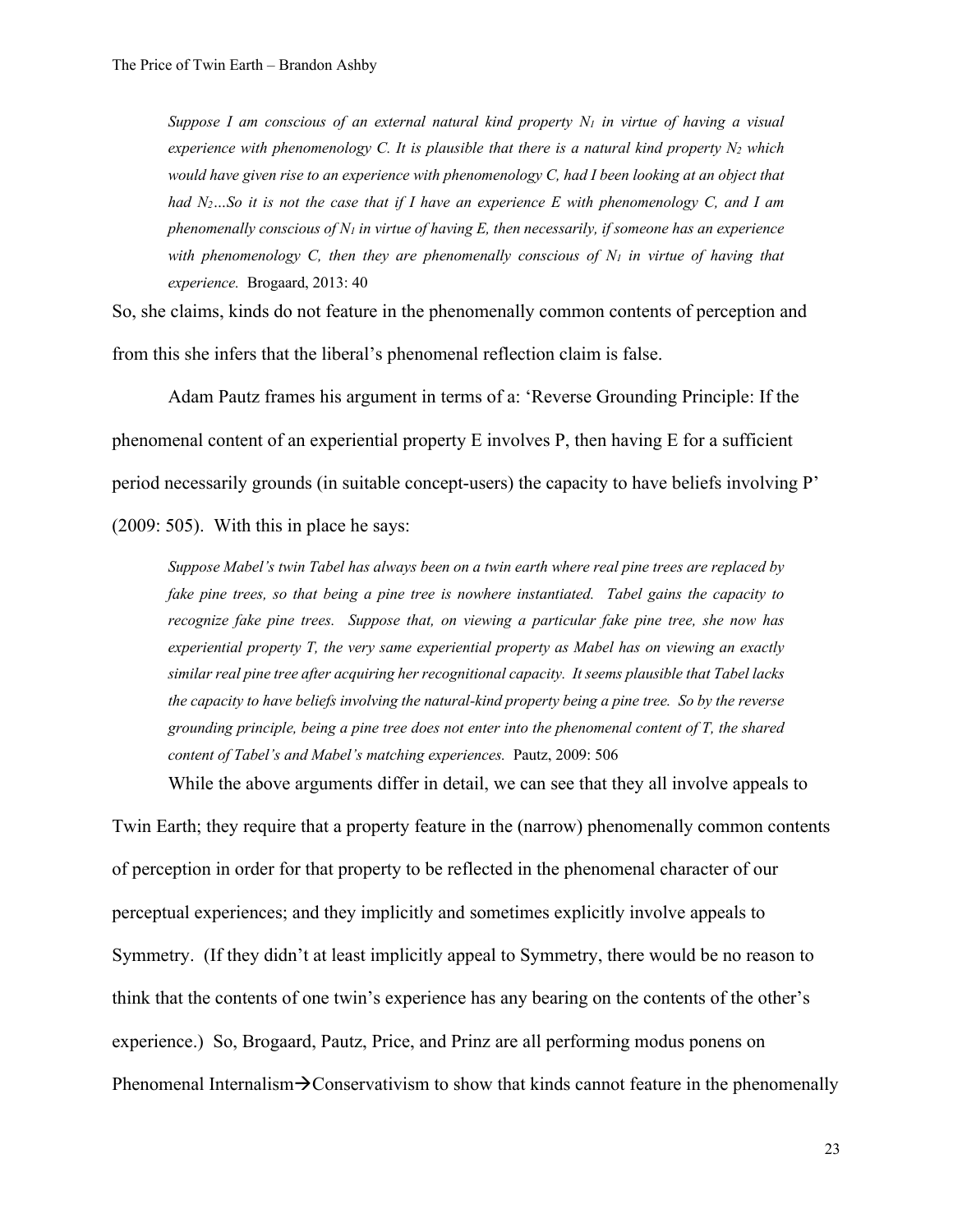common contents of perception, and therefore that the liberal's phenomenal reflection claim is false.

If Twin Earth cases for colour, shape, etc. are cogent and symmetric, then Brogaard's, Pautz's, Price's, and Prinz's argumentative strategy shows that colours and shapes etc. cannot feature in the phenomenally common contents of perception. And, if these authors all insist that a property must feature in the phenomenally common contents of perception to be reflected in the phenomenal character of perception, then their arguments against the liberal's phenomenal reflection claim would show that corresponding phenomenal reflection claims for colour, shape, etc. are false as well. That is a rather extreme conclusion.

## 6. *Conclusions*

Perceptual content internalism of either the standard or phenomenal variety and Symmetry conjointly entail that we cannot perceive individuals or kinds as such. Hence, liberals must perform modus tollens on Internalism $\rightarrow$ Conservativism. Since Symmetry is extremely plausible, rejecting perceptual content internalism is the liberal's best available strategy. Liberals owe us a substantive account of how their phenomenal reflection claim could be true. Given their commitment to perceptual content externalism, they have three options: they can embrace Fregean representationalism, as Bayne suggests; they can adopt Davies' proposal that wide content can supervene on narrow character for an individual within a world; or they can commit themselves to phenomenal character externalism.

The last of the above options allows for a strong phenomenal reflection claim—that content is identical to, grounds, or is grounded by phenomenal character—but phenomenal character externalism is an extremely controversial claim, and the phenomenal reflection claim it affords may not be worth the price. Davies' proposal will prove the least controversial option,

24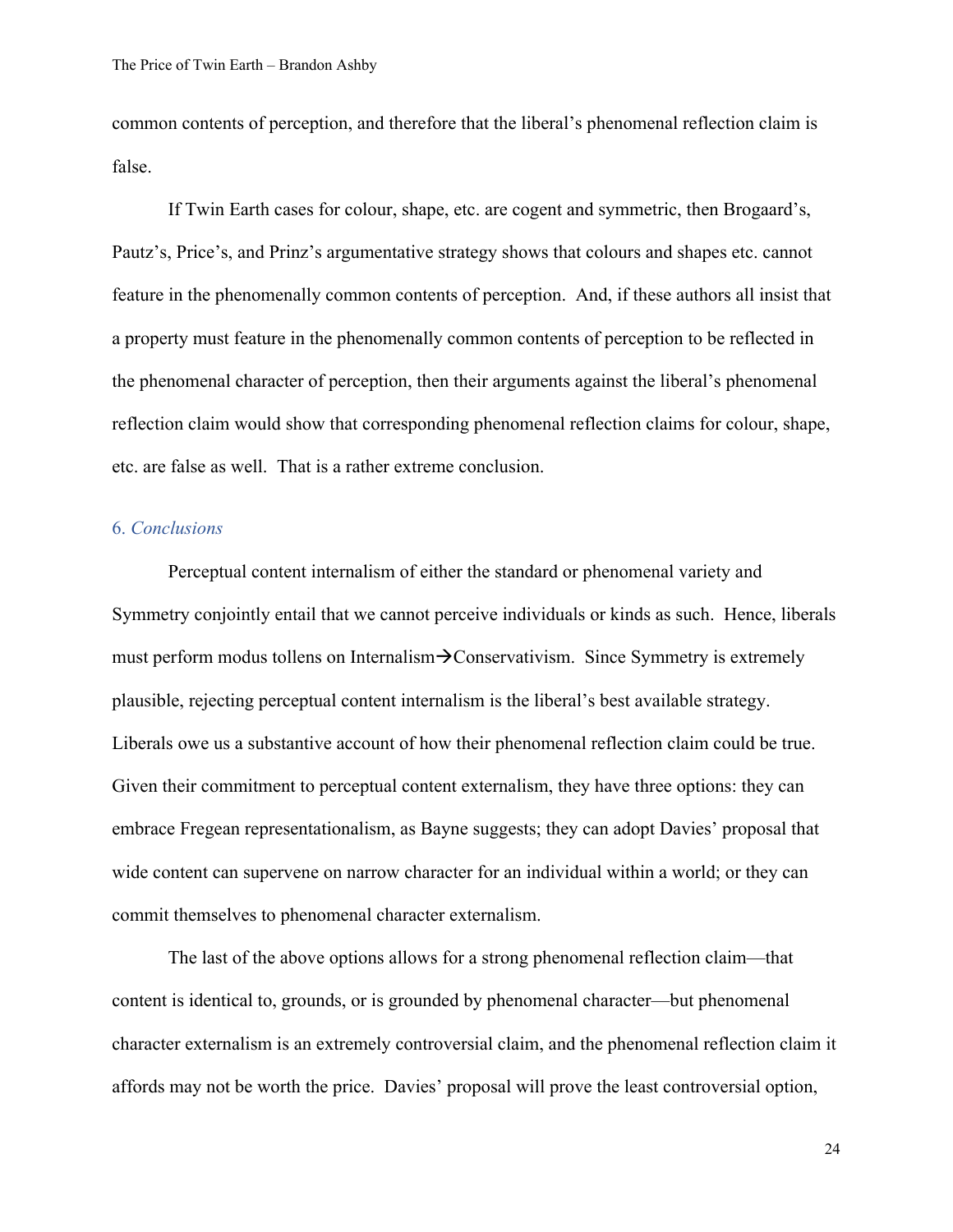#### The Price of Twin Earth – Brandon Ashby

since it requires commitment neither to narrow content nor phenomenal character externalism, but it does require the liberal to settle for a weaker phenomenal reflection claim: perceptual content supervenes on phenomenal character for a subject within a world. And some may question whether that phenomenal reflection claim is strong enough. Finally, Bayne's proposal affords a phenomenal reflection claim that is approximately as strong as the one that Davies' proposal affords: the wide layer of content that can represent individuals and kinds as such is dependent upon the particular environmental embedding of the perceiving subject. So, wide contents will supervene on narrow phenomenal characters, but only for a subject relative to a given environment (Bayne, 2009). So, Bayne's suggestion requires a controversial commitment to narrow content without having an obvious advantage over Davies' less committal proposal.

Some conservatives perform modus ponens on Internalism $\rightarrow$ Conservativism to argue that natural kinds cannot feature in the phenomenally common contents of perception. Given the generalizability of the arguments of §3 and the profusion of Twin Earth scenarios involving paradigmatically perceptible properties in the literature, conservatives who employ this argumentative strategy risk showing too much. In response, conservatives can argue either that the Twin Earth cases are not cogent or that they are not symmetric; they can give up performing modus ponens on Internalism $\rightarrow$ Conservativism and seek other arguments against liberalism; or they can bite the bullet and adopt *hyper-conservativism*, according to which perceptual representations of individuals, kinds, colours, shapes, etc. are not reflected in the phenomenal character of perception.

While the first of the above three options will likely prove the most attractive to conservatives, disputing the cogency or symmetry of every Twin Earth scenario involving paradigmatically perceptible properties like colour and shape seems unlikely to win any new

25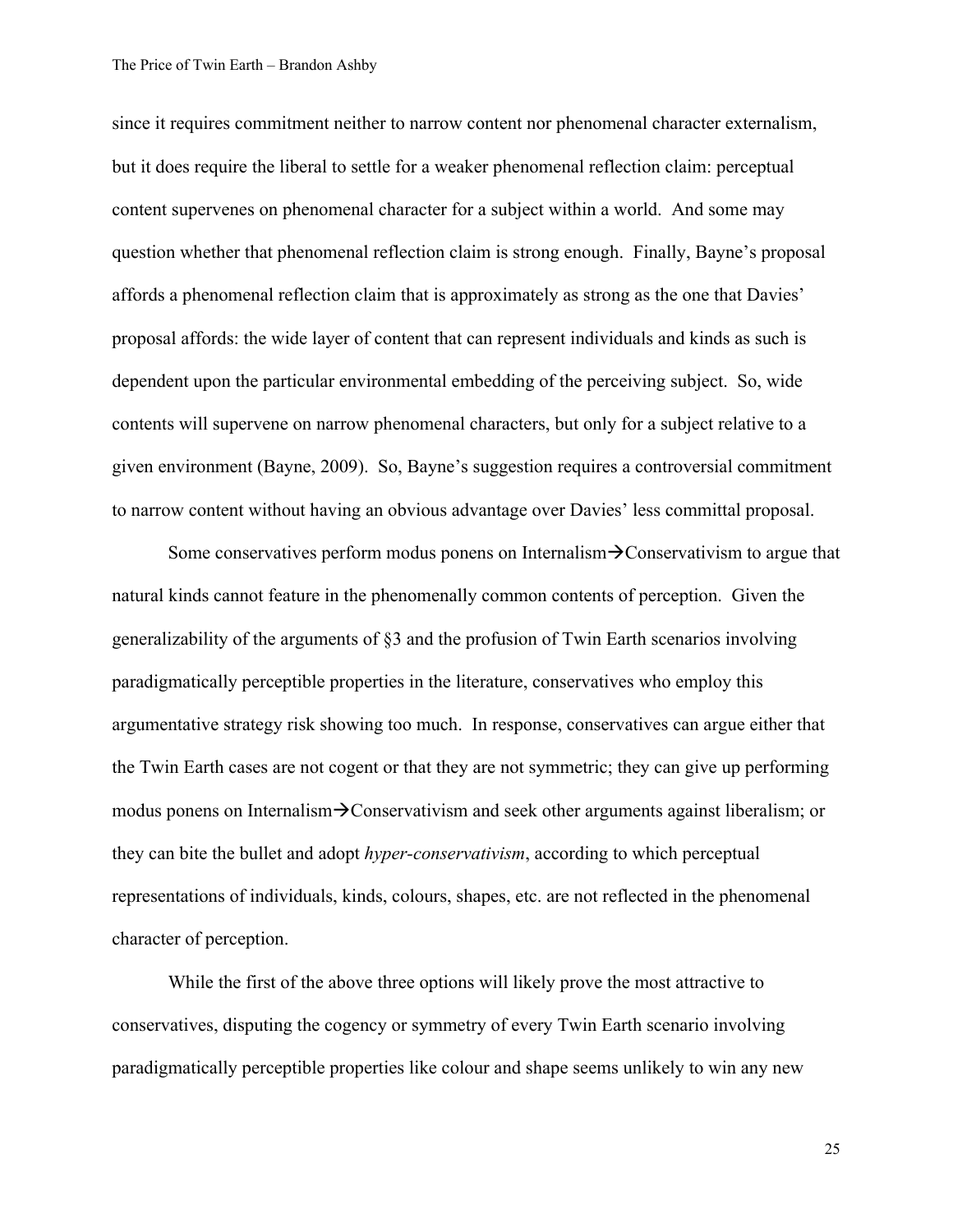converts for conservativism. That is a defensive manoeuvre. To convince the undecided, conservatives will likely need to pursue other argumentative strategies. Twin Earth, I submit, is not the place for conservatives to make their stand.

The liberalism/conservativism debate is itself a part of a larger debate over the admissible contents of perceptual experience. Low-level theorists claim that only "low-level properties" colour, shape, size, distance, texture, temperature, pressure, pitch, tone, timbre and volume—can be represented by and phenomenally manifest in perceptual experience. High-level theorists claim that perception can represent in a phenomenally manifest way both high-level and lowlevel properties. The properties of being an instance of a kind or being a specific individual are examples of high-level properties. Other examples include:

- causal properties, relations, processes, and events, such as being sharp or pushing (for example, Beebee, 2010; Siegel, 2009),
- affordances, dispositions and latent potencies, such as being edible (Nanay, 2011a), dangerous (Burge, 2010: 324-5), or capable of movement (Strawson, 1974) (see also Nanay, 2011b),
- expressions of the mental states of others, such as doubt (Siegel, 2006; 2010, Ch. 5), or emotional expressions (e.g. Block, 2014; Butterfill, 2015),
- the semantic properties of written or spoken languages (Siegel, 2006; 2010, Ch. 4), and
- the gender of speakers' voices (Di Bona, 2016).

While individual commitments tend to vary, philosophers who are optimistic about the perception of individuals and kinds also tend to be optimistic about the perception of other highlevel properties (for instance, Peacocke, 1983; Siegel, 2010; Strawson, 1974). And, while there is logical space for philosophers to be pessimistic about the perception of individuals and kinds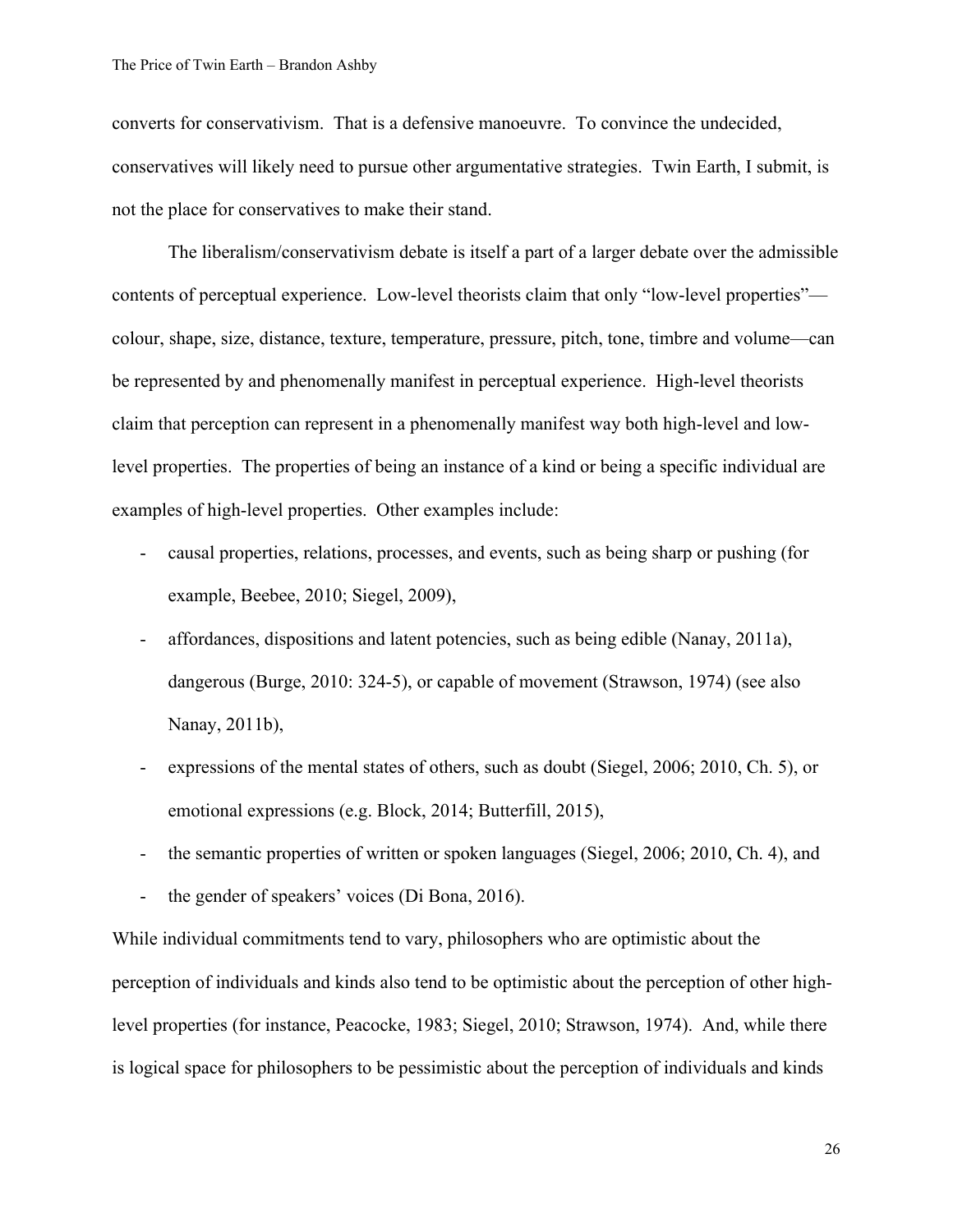but optimistic about the perception of other high-level properties (such as Burge, 2010), most conservatives tend to be low-level theorists (for instance, Jackendoff, 1987; Prinz, 2013). The liberalism/conservativism debate is itself a kind of microcosm of the broader high-level/lowlevel debate. And this raises the possibility that the results of this paper may apply to the wider high-level/low-level debate and not just the more narrowly circumscribed liberalism/conservativism debate.

Insofar as it is plausible that we can construct Twin Earth scenarios for high-level properties in general, we should be able to establish entailments like Internalism $\rightarrow$ Conservativism for high-level properties by generalizing the arguments of §3. This would show that high-level theorists in general and not just liberals in particular must reject perceptual content internalism and provide substantive accounts of phenomenal reflection along the lines discussed in §4. In turn, low-level theorists may be tempted to use Twin Earth cases involving high-level properties and perceptual content internalism to argue against low-level theorists. However, if Twin Earth scenarios involving paradigmatically perceptible properties are cogent and symmetric, then low-level theorists who give in to temptation risk showing too much. The lessons of the liberalism/conservativism debate may well prove to be lessons for all parties to the broader high-level/low-level debate. Philosophers of perception would do well to bear in mind the costs of Twin Earth when developing and defending their views.<sup>16</sup>

Brandon James Ashby University of Arizona, USA 18 November 2019

<sup>&</sup>lt;sup>16</sup> I would like to thank Shaun Nichols, Terence Horgan, Martin Davies, Jonathan Weinberg, Bryan Chambliss, Tyler Millhouse, Matt DeStefano, Caroline King, and Matt Schuler for their careful attention to multiple drafts of this paper. I would also like to thank two anonymous referees from *The Philosophical Quarterly* for providing some extraordinarily helpful comments that greatly strengthened the paper.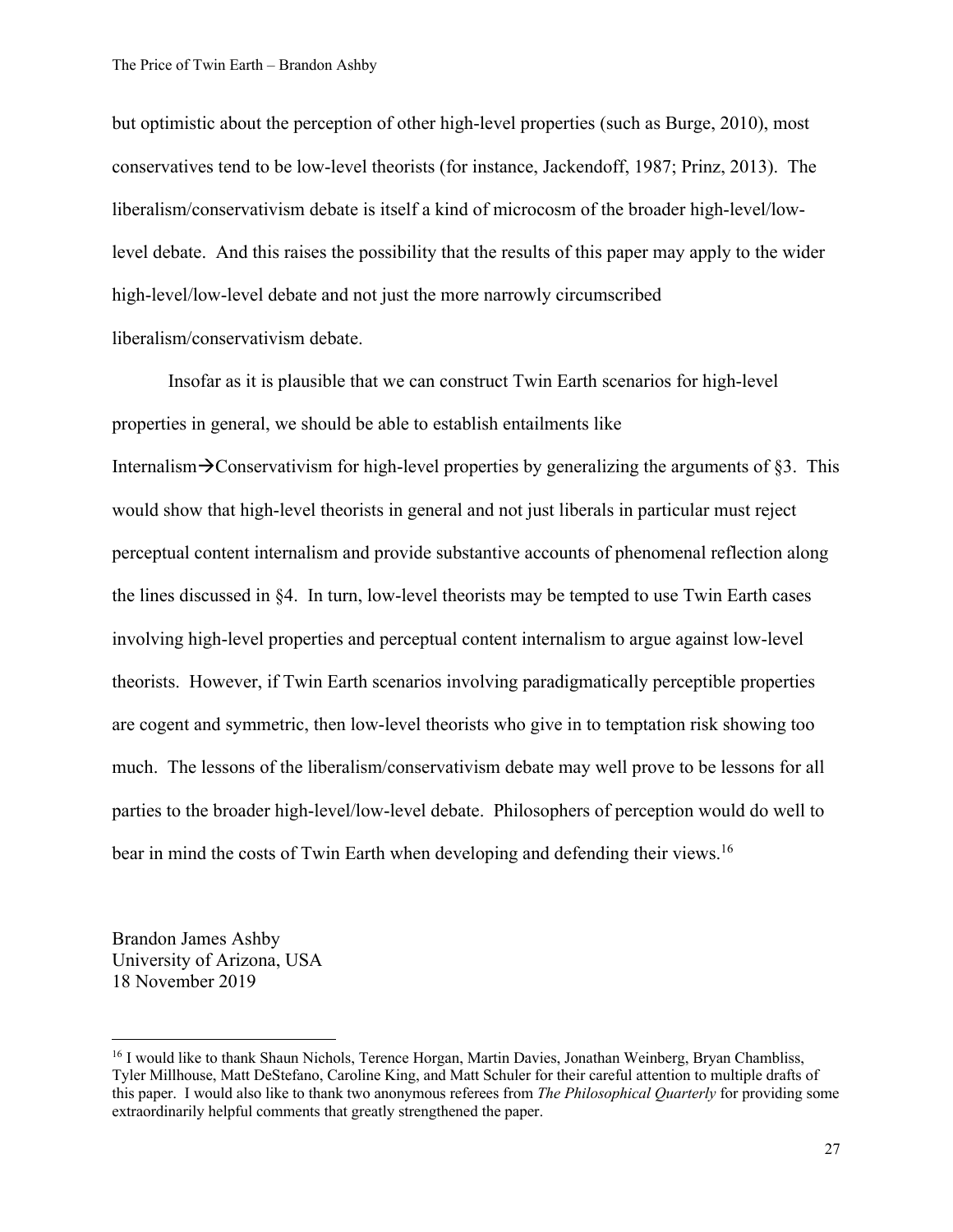The Price of Twin Earth – Brandon Ashby

#### Works Cited

- Bayne, T. (2009) 'Perception and the Reach of Phenomenal Content', *Philosophical Quarterly*, 59/236: 385-404. https://doi.org/10.1111/j.1467-9213.2009.631.x
- Bayne, T. (2016) 'Gist!', *Proceedings of the Aristotelian Society*, 116/2: 107-26. https://doi.org/10.1093/arisoc/aow006
- Beebee, H. (2010) 'Causation and Observation', in H. Beebee, C. Hitchcock, & P. Menzies (eds.) *The Oxford Handbook of Causation*, 471-97. Oxford: Oxford University Press. https://doi.org/10.1093/oxfordhb/9780199279739.003.0023
- Block, N. (1990) 'Inverted Earth', *Philosophical Perspectives*, Vol. 4, Action Theory and Philosophy of Mind: 43-79. https://doi.org/10.2307/2214187
- Block, N. (1996) 'Mental Paint and Mental Latex', *Philosophical Issues*, Vol. 7, Perception: 19- 49. https://doi.org/10.2307/1522889
- Block, N. (2007) *Consciousness, Function, and Representation: Collected Papers*, Vol. 1. Cambridge, MA: MIT Press. https://doi.org/10.7551/mitpress/2111.001.0001
- Block, N. (2014) 'Seeing-As In Light of Vision Science', *Philosophy and Phenomenological Research*, 89/1: 560-72. https://doi.org/10.1111/phpr.12135
- Block, N., & Stalnaker, R. (1999) 'Conceptual Analysis, Dualism, and the Explanatory Gap', *Philosophical Review*, 108/1: 1-46. https://doi.org/10.2307/2998259
- Brogaard, B. (2013) 'Do We Perceive Natural Kind Properties?', *Philosophical Studies*, 162/1: 35-42. https://doi.org/10.1007/s11098-012-9985-5
- Burge, T. (1986a) 'Cartesian Error and the Objectivity of Perception', in P. Pettit, & J. McDowell (eds.) *Subject, Thought, And Context*, Oxford: Clarendon Press. Reprinted in Burge (2007): 192-207.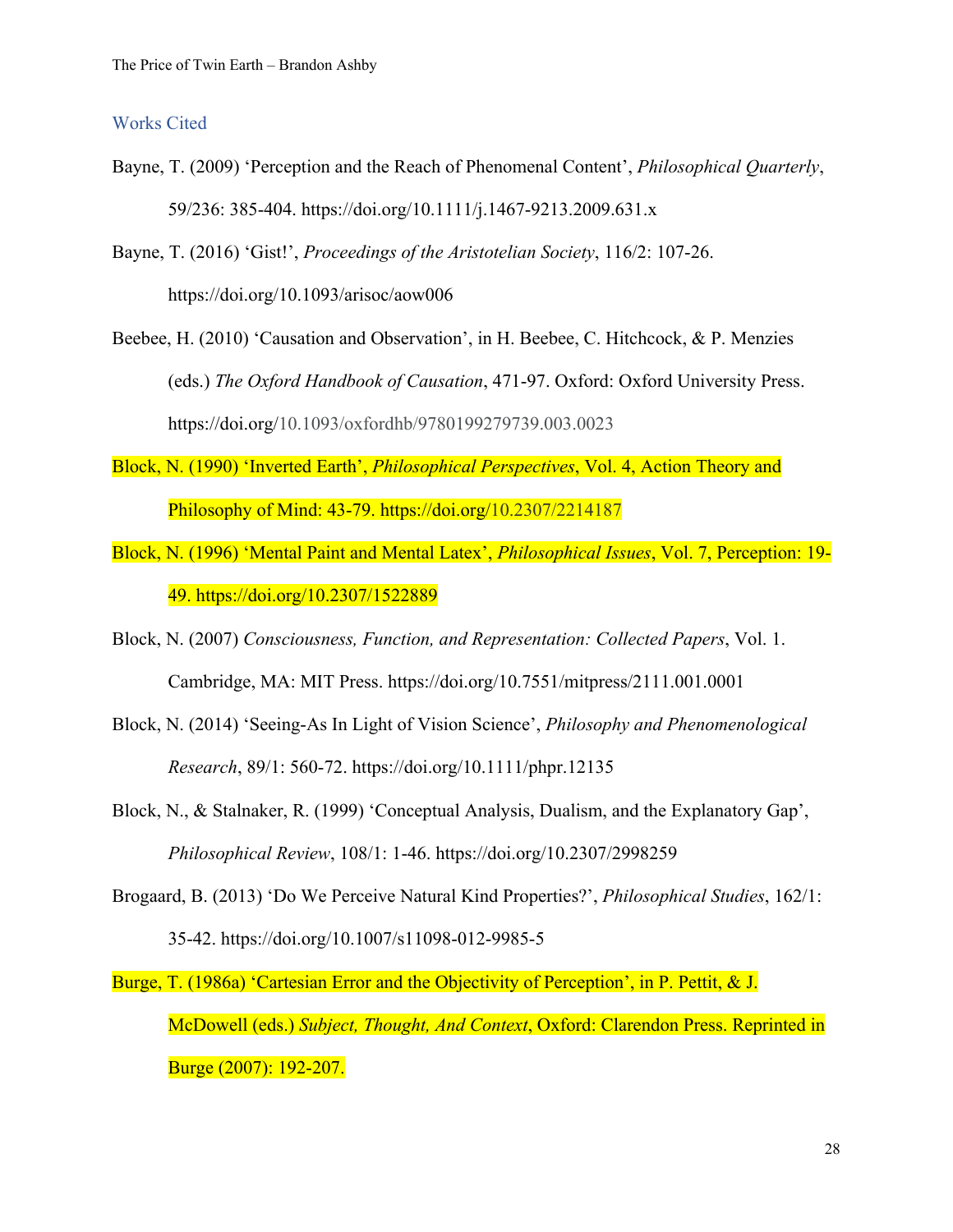- Burge, T. (1986b) 'Individualism and Psychology', *Philosophical Review*, 95/1: 3-45. https://doi.org/10.2307/2185131
- Burge, T. (1988) 'Authoritative Self-Knowledge and Perceptual Individualism', in R. H. Grimm, & D. Merrill (eds.) *Contents of Thought*, pp. 86-98. Tucson, AZ: University of Arizona Press.
- Burge, T. (2007) *Foundations of Mind: Philosophical Essays*, Vol. 2. Oxford: Oxford University Press.
- Burge, T. (2010) *The Origins of Objectivity.* Oxford: Oxford University Press. https://doi.org/10.1093/acprof:oso/9780199581405.001.0001
- Butterfill, S. (2015) 'Perceiving Expressions of Emotion: What Evidence Could Bear on Questions about Perceptual Experience of Mental States?', *Consciousness and Cognition*, 36: 438-51. https://doi.org/10.1016/j.concog.2015.03.008
- Byrne, A. (2009) 'Experience and Content', *Philosophical Quarterly*, 59/236: 429-51. https://doi.org/10.1111/j.1467-9213.2009.614.x
- Byrne, A., & Tye, M. (2006) 'Qualia Ain't in the Head', *Noûs*, 40/2: 241-55.

https://doi.org/10.1111/j.0029-4624.2006.00608.x

- Carruthers, P. (2000) *Phenomenal Consciousness.* Cambridge: Cambridge University Press. https://doi.org/10.1017/cbo9780511487491
- Chalmers, D. (1996) *The Conscious Mind: In Search of a Fundamental Theory.* Oxford: Oxford University Press.
- Chalmers, D. (2004) 'The Representational Character of Experience', in B. Leiter (ed.) *The Future for Philosophy*, pp. 153-81. Oxford: Oxford University Press. Reprinted in Chalmers (2010): 339-71. https://doi.org/10.1093/acprof:oso/9780195311105.003.0011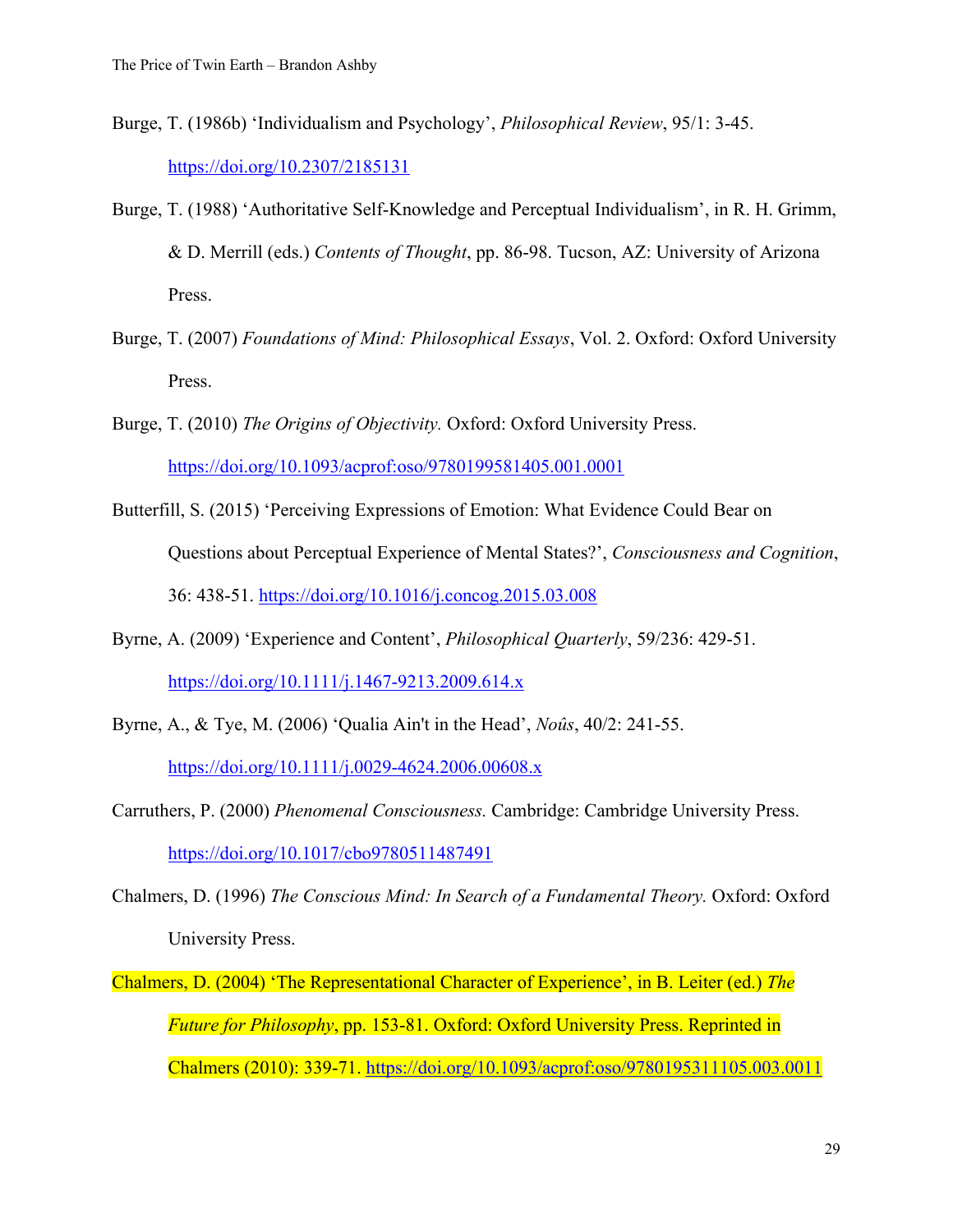- Chalmers, D. (2007) 'Perception and the Fall from Eden', in T. Gendler, & J. Hawthorne (eds.) *Perceptual Experience*, 49-125. Oxford: Oxford University Press. Reprinted in Chalmers  $(2010): 381 - 454.$
- Chalmers, D. (2010) *The Character of Consciousness.* Oxford: Oxford University Press. https://doi.org/10.1093/acprof:oso/9780195311105.001.0001

Chalmers, D. (2012) *Constructing the World.* Oxford: Oxford University Press.

Clark, A. (2000) *A Theory of Sentience.* Oxford: Oxford University Press. https://doi.org/10.1093/acprof:oso/9780198238515.001.0001

Davies, M. (1991) 'Individualism and Perceptual Content', *Mind*, C/400: 461-84.

https://doi.org/10.1093/mind/c.400.461

- Davies, M. (1992) 'Perceptual Content and Local Supervenience', *Proceedings of the Aristotelian Society*, 92/1: 263-83. https://doi.org/10.1093/aristotelian/92.1.21
- Davies, M. (1993) 'Aims and Claims of Externalist Arguments', *Philosophical Issues*, 4: 227-49. https://doi.org/10.2307/1522843
- Davies, M. (1997) 'Externalism and Experience', in N. Block, O. Flanagan, & G. Güzeldere (eds.) *The Nature of Consciousness: Philosophical Debates*, 309-28. Cambridge, MA: MIT Press. https://doi.org/10.1007/978-94-015-8731-0\_1
- Davies, M. (1998) 'Externalism, Architecturalism and Epistemic Warrant', in C. Wright, B. C. Smith, & C. Macdonald (eds.) *Knowing Our Own Minds*, 321-61. Oxford: Oxford University Press. https://doi.org/10.1093/0199241406.003.0012
- Di Bona, E. (2016) 'Toward a Rich View of Auditory Experience', *Philosophical Studies*, 174/11: 2629-43. https://doi.org/10.1007/s11098-016-0802-4
- Dretske, F. (1995) *Naturalizing the Mind.* Cambridge, MA: MIT Press.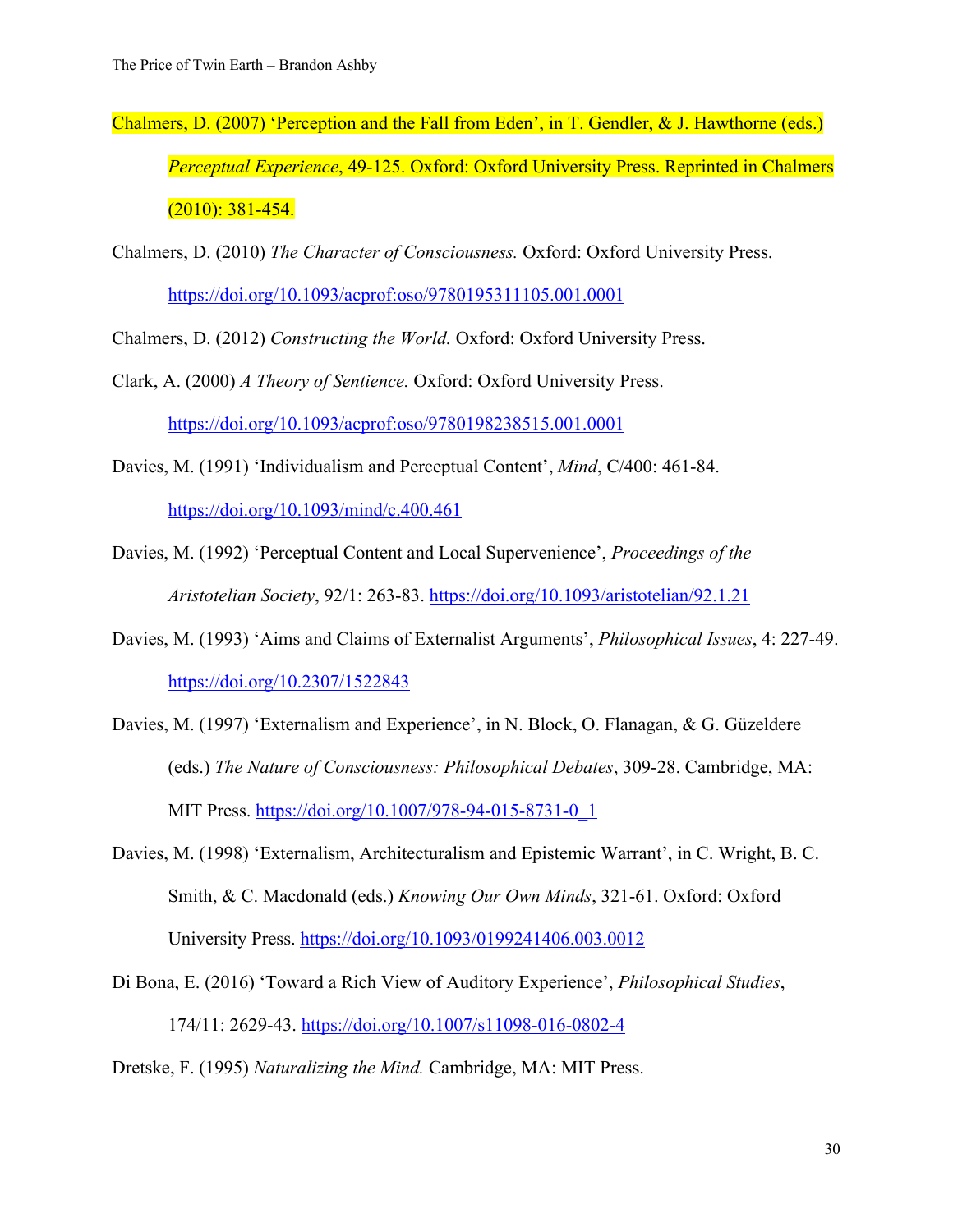- Dretske, F. (1996) 'Phenomenal Externalism or If Meanings Ain't in the Head, Where Are Qualia?', *Philosophical Issues*, 7: 143-58. https://doi.org/10.2307/1522899
- Dretske, F. (2015) 'Perception versus Conception: The Goldilocks Test', in Z. John, & A. Raftopoulos (eds.) *The Cognitive Penetrability of Perception: New Philosophical Perspectives*, 162-73. Oxford: Oxford University Press.

https://doi.org/10.1093/acprof:oso/9780198738916.003.0007

- Farkas, K. (2008) *The Subject's Point of View.* Oxford: Oxford University Press. https://doi.org/10.1093/acprof:oso/9780199230327.001.0001
- Fodor, J. (1983) *The Modularity of Mind: An Essay on Faculty Psychology.* Cambridge, MA: MIT Press. https://doi.org/10.7551/mitpress/4737.001.0001
- Fodor, J. (1994) *The Elm and The Expert: Mentalese and Its Semantics.* Cambridge, MA: MIT Press. https://doi.org/10.7551/mitpress/2693.001.0001
- Horgan, T., & Tienson, J. (2002) 'The Intentionality of Phenomenology and the Phenomenology of Intentionality', in D. Chalmers (ed.) *Philosophy of Mind: Classical and Contemporary Readings*, 520-33. Oxford, Oxford University Press.
- Horgan, T., Tienson, J., & Graham, G. (2004) 'Phenomenal Intentionality and the Brain in a Vat', in R. Schantz (ed.) *The Externalist Challenge*, 297-317. Berlin, Germany: Walter de Gruyter. https://doi.org/10.1515/9783110915273.297

Horwich, P. (1996) 'Comment on Dretske', *Philosophical Issues*, 7: 167-70. https://doi.org/10.2307/1522901

Hurley, S. (2008) *Consciousness in Action.* Cambridge, MA: Harvard University Press.

Jackendoff, R. (1987) *Consciousness and the Computational Mind.* Cambridge, MA: MIT Press.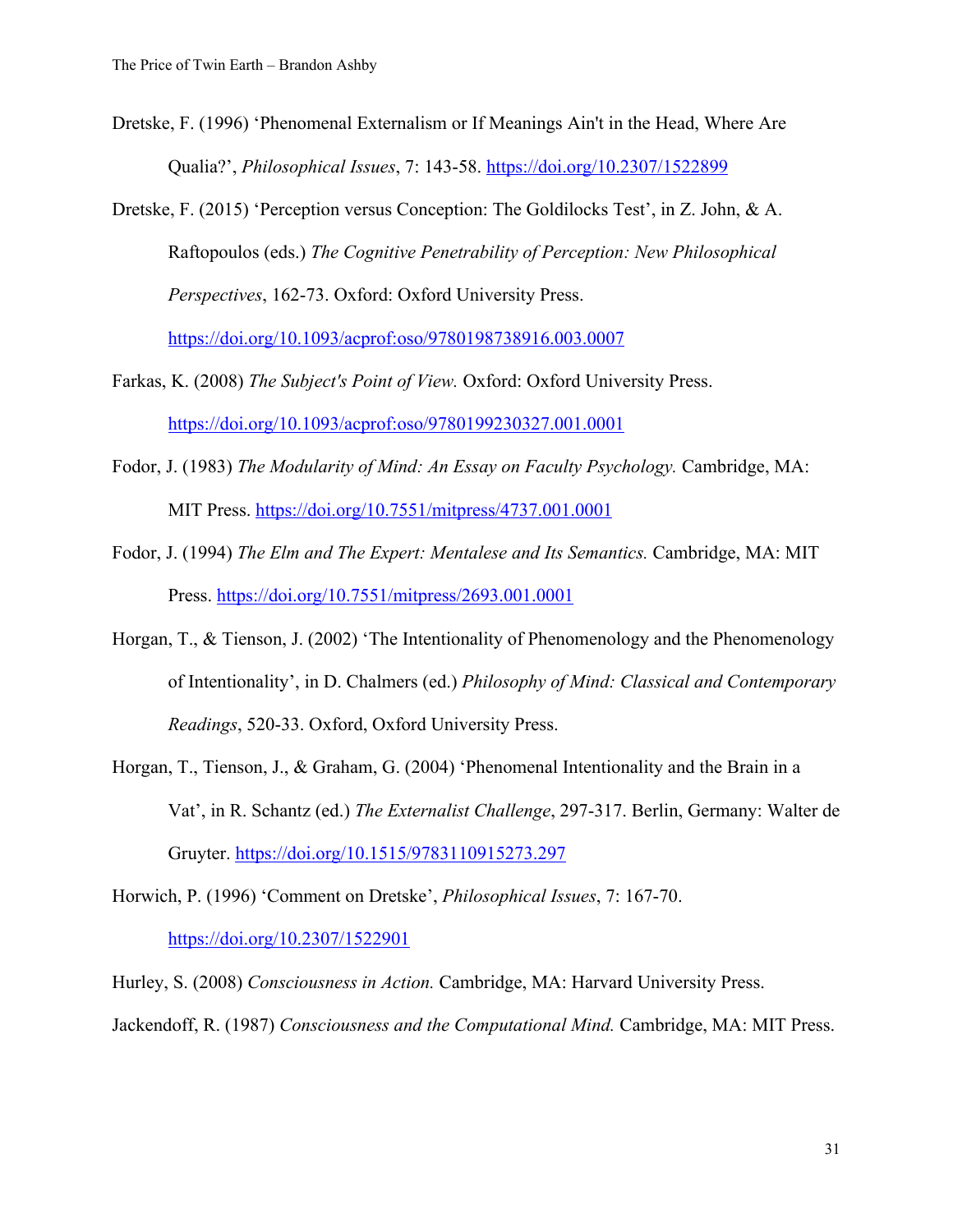Kim, J. (1996) 'Dretske's Qualia Externalism', *Philosophical Issues*, 7: 159-65.

https://doi.org/10.2307/1522900

Kirk, R. (1996) 'Why ultra-externalism goes too far', *Analysis*, 56/2: 73-9.

https://doi.org/10.1093/analys/56.2.73

Langsam, H. (2000) 'Experiences, Thoughts, and Qualia', *Philosophical Studies*, 99/3: 269-95.

https://doi.org/10.1023/A:1018321119648

Lormand, E. (1996) 'Nonphenomenal Consciousness', *Noûs*, 30/2: 242-61.

https://doi.org/10.2307/2216295

Lycan, W. G. (2001) 'The Case for Phenomenal Externalism', *Noûs*, 35/s15: 17-35.

https://doi.org/10.1111/0029-4624.35.s15.2

Matthews, R. J. (1988) 'Comments [on Burge, 'Cartesian error and the objectivity of perception']', in R. Grimm, & D. Merrill (eds.) *Contents of Thought*, 77-86. Tucson, AZ: University of Arizona Press.

McGinn, C. (1982) *The Character of Mind*, 1st edn. Oxford: Oxford University Press.

- McGinn, C. (1989) *Mental Content.* Oxford: Blackwell.
- Millikan, R. G. (1989) 'Biosemantics', *Journal of Philosophy*, 86/6: 281-97. https://doi.org/10.2307/2027123
- Nanay, B. (2011a) 'Do We See Apples As Edible?', *Pacific Philosophical Quarterly*, 92/3: 305-
	- 22. https://doi.org/10.1111/j.1468-0114.2011.01398.x
- Nanay, B. (2011b) 'Do We Sense Modalities with Our Sense Modalities?', *Ratio*, 24/3: 299-310. https://doi.org/10.1111/j.1467-9329.2011.00501.x
- Pautz, A. (2009) 'What are the Contents of Experience?', *Philosophical Quarterly*, 59/236: 483- 507. https://doi.org/10.1111/j.1467-9213.2008.584.x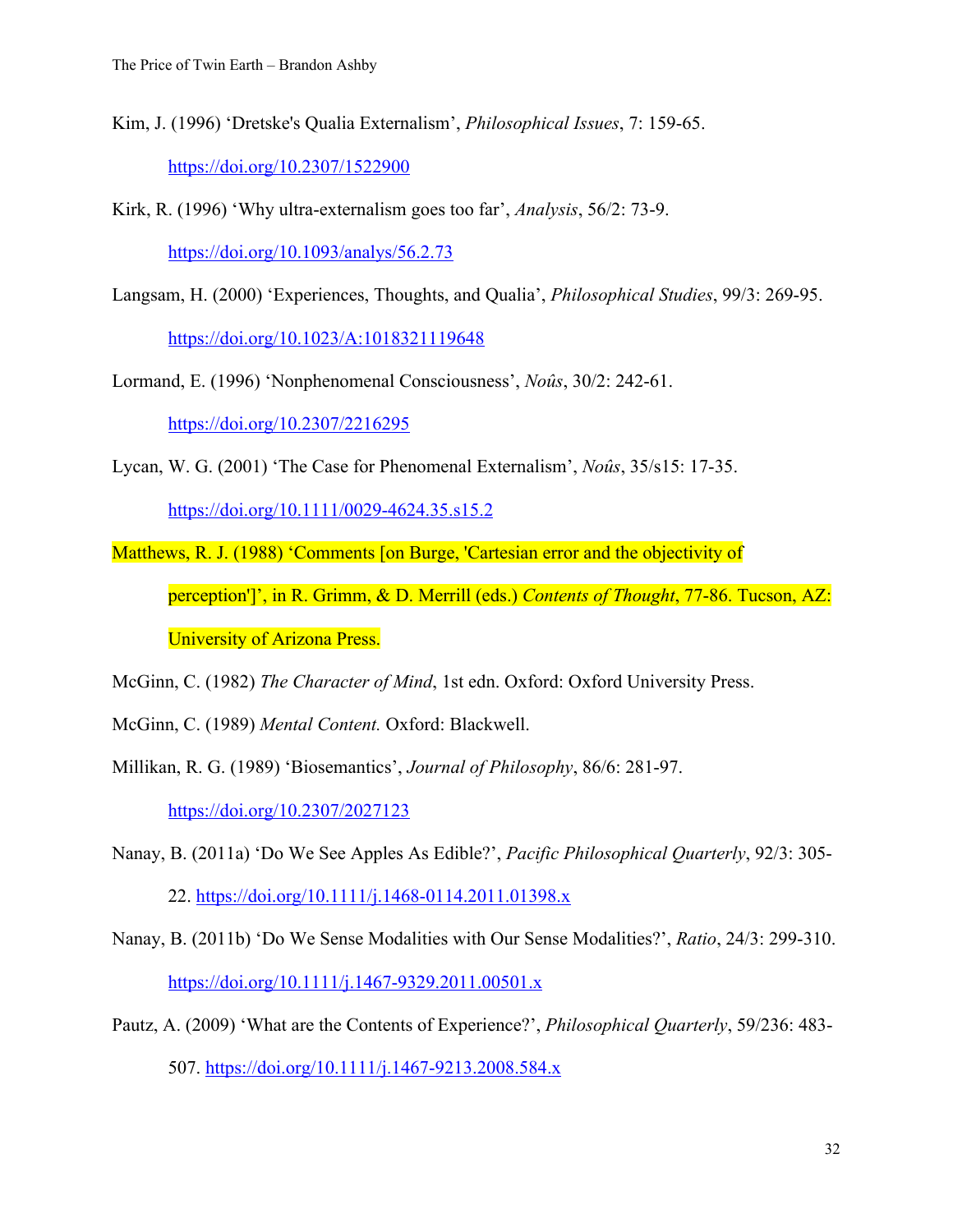- Peacocke, C. (1983) *Sense and Content: Experience, Thought, and their Relations,* Oxford: Oxford University Press.
- Price, R. (2009) 'Aspect-Switching and Visual Phenomenal Character', *Philosophical Quarterly*, 59/236: 508-18. https://doi.org/10.1111/j.1467-9213.2009.610.x
- Prinz, J. (2012) *The Conscious Brain: How Attention Engenders Conscious Experience.* Oxford: Oxford University Press.
- Prinz, J. (2013) 'Siegel's get Rich quick scheme', *Philosophical Studies*, 163/3: 827-35. https://doi.org/10.1007/s11098-012-0015-4

Rey, G. (1998) 'A Narrow Representationalist Account of Qualitative Experience', *Philosophical Perspectives*, Vol. 12, Language, Mind, and Ontology: 435-57 https://doi.org/10.1111/0029-4624.32.s12.19

- Sawyer, S. (2007) 'There Is No Viable Notion of Narrow Content', in B. McLaughlin, & J. Cohen (eds.) *Contemporary Debates in Philosophy of Mind*, 20-34. Oxford, UK: Blackwell.
- Scholl, B. J., & Gao, T. (2013) 'Perceiving Animacy and Intentionality: Visual Processing or Higher-Level Judgement?', in M. D. Rutherford, & V. A. Kuhlmeier (eds.) *Social Perception*, 197-229. Cambridge, MA: MIT Press. https://doi.org/10.7551/mitpress/9780262019279.003.0009
- Segal, G. (1989a) 'Seeing What Is Not There', *Philosophical Review*, 98/2: 189-214. https://doi.org/10.2307/2185282
- Segal, G. (1989b) 'The Return of the Individual', *Mind*, XCVIII/389: 39-57.

https://doi.org/10.1093/mind/xcviii.389.39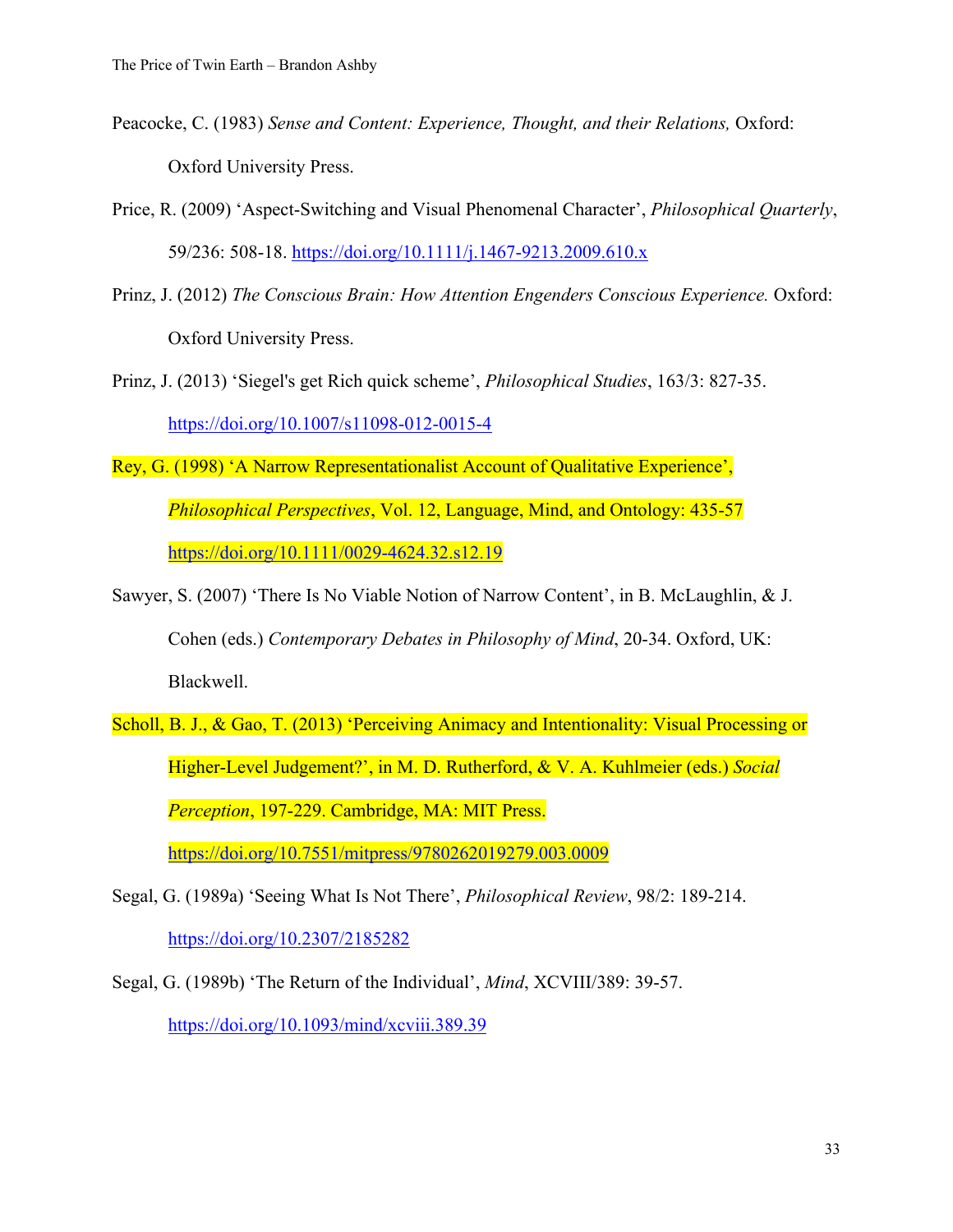- Segal, G. (1991) 'Defense of a Reasonable Individualism', *Mind*, C/400: 485-94. https://doi.org/10.1093/mind/c.400.485
- Siegel, S. (2006) 'Which Properties Are Represented in Perception?', in T. S. Gendler, & J. Hawthorne (eds.) *Perceptual Experience*, 481-503. Oxford: Oxford University Press. https://doi.org/10.1093/acprof:oso/9780199289769.001.0001
- Siegel, S. (2009) 'The Visual Experience of Causation', *Philosophical Quarterly*, 59/236: 519- 40. https://doi.org/10.1111/j.1467-9213.2008.607.x
- Siegel, S. (2010) *The Contents of Visual Experience.* Oxford: Oxford University Press. https://doi.org/10.1093/acprof:oso/9780195305296.001.0001
- Siegel, S. (2013) 'Replies to Campbell, Prinz, and Travis', *Philosophical Studies*, 163/3: 847-65. https://doi.org/10.1007/s11098-012-0012-7
- Siewert, C. P. (1998) *The Significance of Consciousness.* Princeton, NJ: Princeton University Press. https://doi.org/10.1515/9781400822720
- Strawson, P. F. (1974) 'Imagination and Perception', in P. F. Strawson, *Freedom and Resentment and Other Essays*, 50-72. London: Methuen.
- Strawson, P. F. (1979) 'Perception and its Objects', in G. F. Macdonald (ed.) *Perception and Identity: Essays Presented to AJ Ayer with His Replies to Them*, 41-60. London: McMillan Press. https://doi.org/10.1007/978-1-349-04862-5\_2
- Thompson, B. (2009) 'Senses for senses', *Australasian Journal of Philosophy*, 87/1: 99-117. https://doi.org/10.1080/00048400802215471
- Thompson, B. (2010) 'The spatial content of experience', *Philosophy and Phenomenological Research*, 81/1: 146-84. https://doi.org/10.1111/j.1933-1592.2010.00359.x
- Tye, M. (1995) *Ten Problems of Consciousness.* Cambridge, MA: MIT Press.